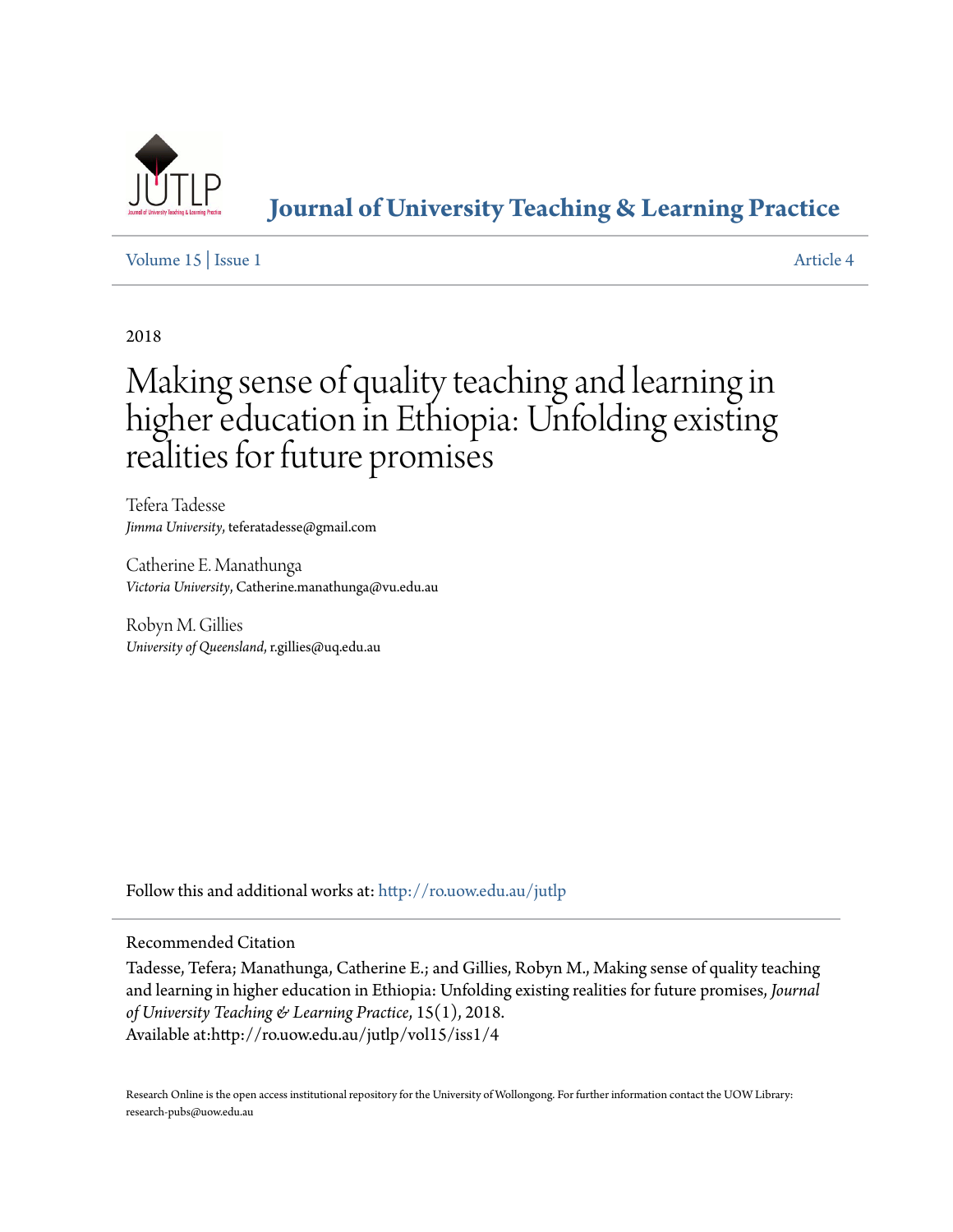## Making sense of quality teaching and learning in higher education in Ethiopia: Unfolding existing realities for future promises

## **Abstract**

*Current approaches for assessing the quality of teaching and learning in higher education focus solely on compliance and accountability, and use quantitative measures that serve as indicators of institutional effectiveness and efficiency, yet whether such approaches have linked to instructional activities or students learning in universities are not clearly known. Moreover, while quality is a complex and multifaceted construct, its measurement using qualitative evidence of actual teaching and learning is generally minimal. This study fills this gap by examining broadly the perceptions of a variety of stakeholders on the quality of teaching and learning, and assessment and review experiences in higher education in Ethiopia. Here the main focus was to acquire an understanding of the existing realities in relation to these issues. For this, the study uses a qualitative case study design collecting primary data from interviews with 4 senior managers and 4 education quality experts, and focus-groups with 6 teachers and 26 students, and exploring secondary sources. The findings of this study suggest that recent quality improvement efforts are piecemeal and more geared towards quality assurance than improvement. Most quality concerns, assessment and review practices seemed to result in little more than formal reporting and were implemented very haphazardly. It, therefore, appears from the analysis of the qualitative data that there have been less visible quality improvements and numerous challenges. This study recommends a functioning internal system, formative assessment, and the support and ownership of those who work in the sector as crucial for the implementation of quality improvement.*

### **Keywords**

Ethiopia, Higher education, Quality Teaching and Learning, quality assurance, quality improvement

## **Cover Page Footnote**

We generated the primary data for this article from part of the Ph.D. research project of the corresponding author, which is fully funded by the School of Education, the University of Queensland, Australia. We are grateful to UQ's institutional support. Moreover, we are indebted to the study's participants who took their time and energy to provide interviews and participate in focus group discussion.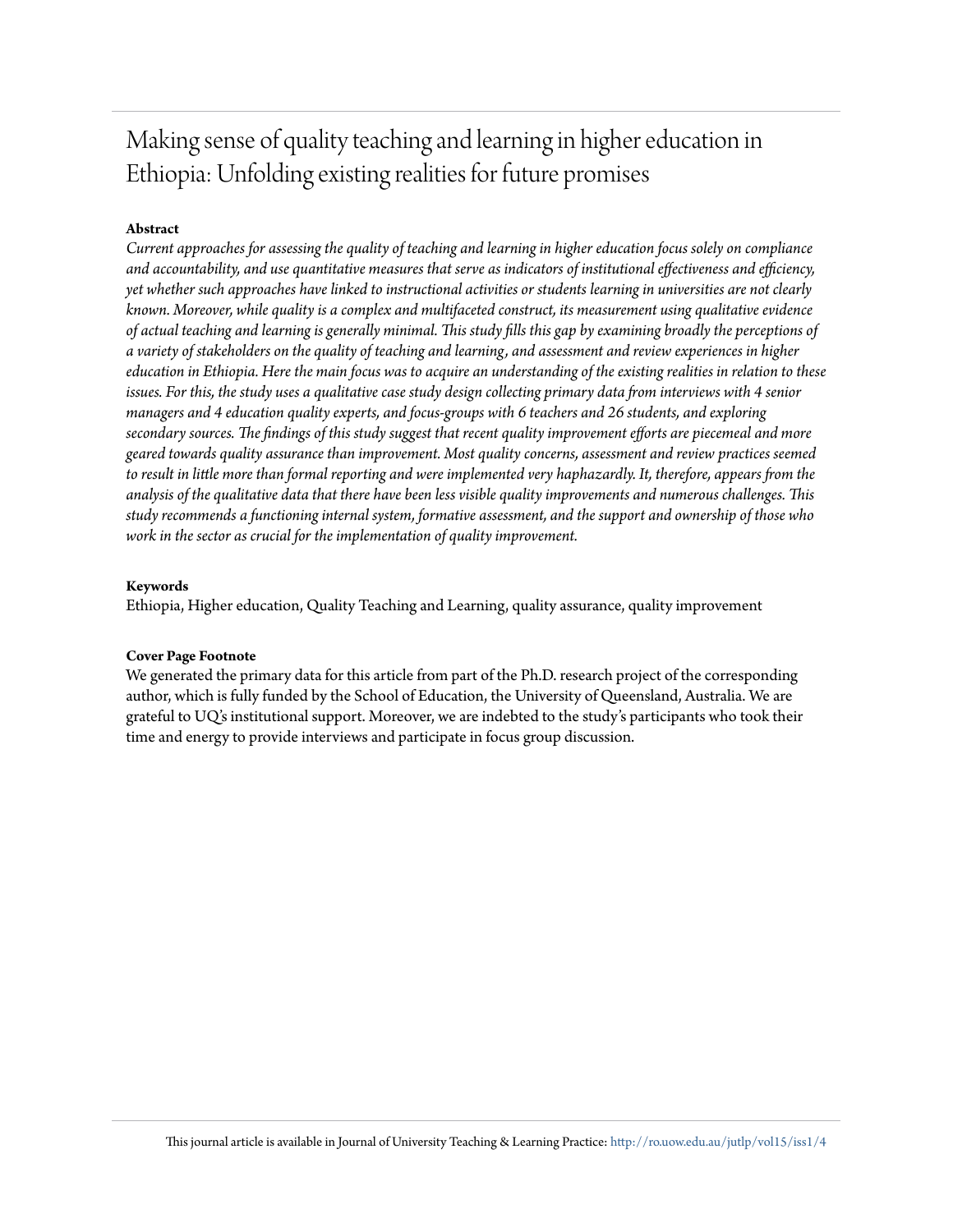## **Introduction**

#### *Background*

In the higher-education landscape, quality assessment has been a constant pressure, mainly due to a paradoxical tension that appears between internally driven quality improvement efforts and practices and external quality assurance agencies' calls for accountability [\(Ewell 2009;](#page-15-0) [Harvey &](#page-15-1)  [Williams 2010\)](#page-15-1). The underlying reason for this tension lies in the discrepancy between the intrinsic and extrinsic motivations that spur engagement with quality assessment [\(Borden 2010\)](#page-14-0). While a commitment to practicality may trigger quality improvement [\(Hernandez et al. 2014\)](#page-16-0), extrinsic motivations, such as fitting with external quality requirements or securing funds, drive accountability [\(Harvey 2005\)](#page-15-2).

Accountability requires demonstrating evidence of conformity with an established standard, and its main target is "to look as good as possible, regardless of the underlying performance" (Ewell, 2009, p. 8). In contrast, improvement involves an opposite rewarding scheme, since the triggering force for improvement is deficiencies in performance and genuine interest in and commitment to detecting and reporting them and taking actions to remedy them [\(Menz & Jungic 2015\)](#page-16-1). Hence, genuinely examining deficiencies is the main objective to ensure improvement [\(Houston 2007\)](#page-16-2).

Conducting improvement-driven quality assessment involves a very different approach than does conducting quality assessment for the purposes of external accountability. Improvement-led quality assessment entails a bottom-up, faculty-driven, formative approach with multiple integrated measures of both quantitative and qualitative aspects of program-specific activities and outcomes that are geared towards context-specific actions [\(Ewell 2009\)](#page-15-0). Contrary to this, accountability-driven quality assessment requires summative, externally driven, top-down, standardised quantitative measures that are used for public communication [\(Harvey & Newton](#page-15-3)  [2007\)](#page-15-3).

It has been strongly argued in the literature that external quality assurance mechanisms have failed to simultaneously serve improvement and accountability [\(Ewell 2007;](#page-15-4) [Harvey & Williams 2010\)](#page-15-1). Part of the argument is that accountability procedures might be underpinned by an imperative to make higher education more cost-efficient, rather than to improve quality [\(Harvey 2005;](#page-15-2) [Lomas](#page-16-3)  [2004\)](#page-16-3). Many have criticised quality assurance for the very reason that it establishes externally imposed definitions of quality [\(McKay & Kember 1999\)](#page-16-4) that do not actively involve teachers and students in the quality-assurance process [\(Newton 2000;](#page-17-0) [Ulrich 2001\)](#page-18-0). In response, some scholars have begun to argue that quality improvement needs a movement beyond definitions and technical processes, one that pays attention to good institutional practices and processes [\(Stensaker 2008\)](#page-17-1).

#### *The teaching context in higher education in Ethiopia*

In Ethiopia, higher education is given a central position in the country's efforts to eradicate poverty. Part of this endeavour is concerned with improving the quality and employability of university graduates [\(MOE 2010,](#page-16-5) [2015a,](#page-17-2) [2015b\)](#page-17-3). Following the establishment of a national quality-assurance agency and the government's growing commitment to standards-based reform [\(Teshome & Kebede 2010\)](#page-18-1), ensuring quality has become the common practice for dealing with problems of quality in higher education. Through rhetoric and spirited debates, many suggest that establishing a quality-assurance system and aggressively working on new reform initiatives is what is needed to fix Ethiopia's chronic problems regarding higher-education quality [\(Yizengaw](#page-18-2)  [2007\)](#page-18-2).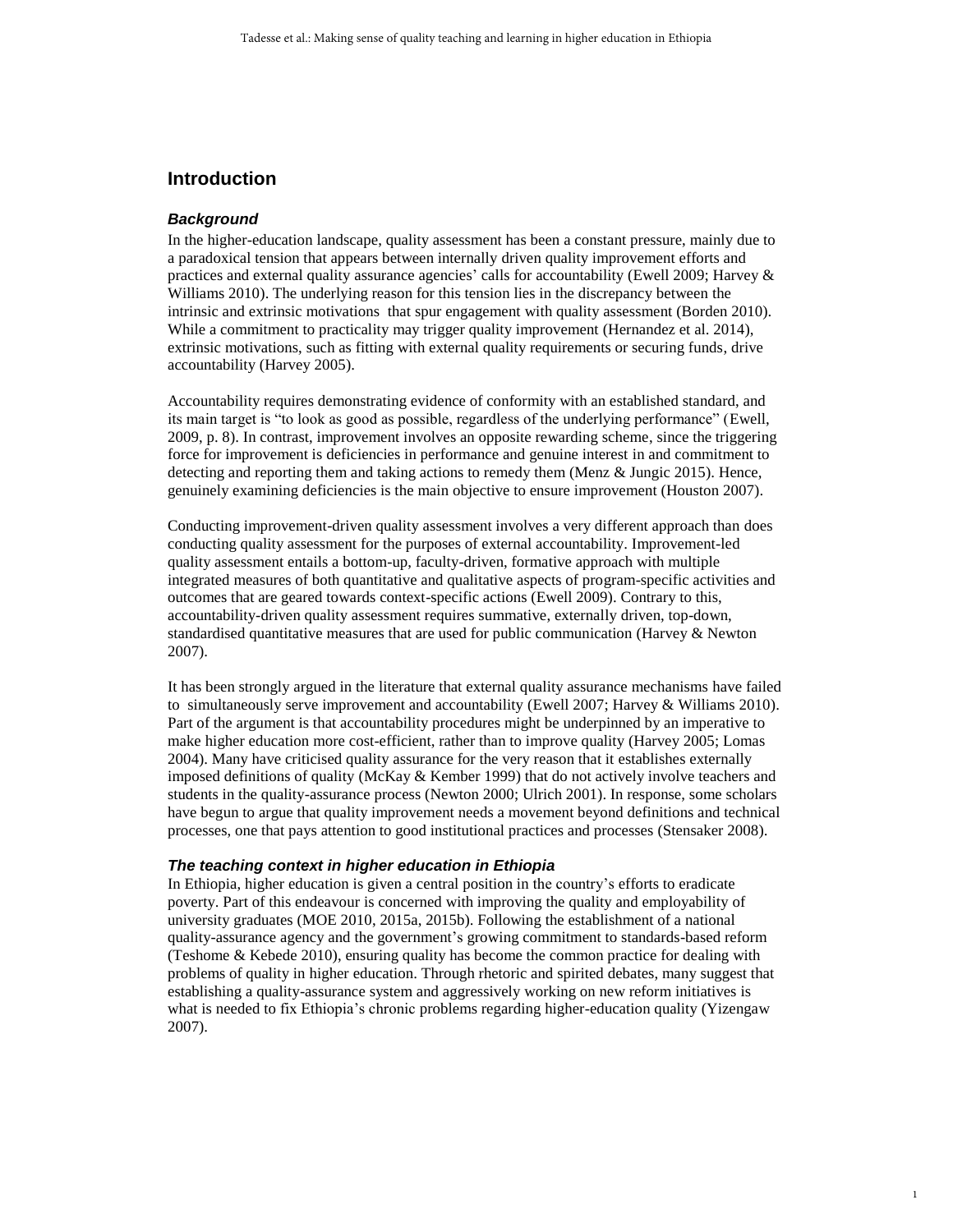In response to this, different reform efforts have been implemented in the undergraduate curricula, including renewal of the curriculum with a modular approach to instruction, outcome-based learning assessment and the European Credit Accumulation and Transfer System [\(Dinsa et al.](#page-15-5)  [2014\)](#page-15-5). Also, the Education and Training Policy emphasises the provision and appropriate use of educational facilities, technology, materials, environment, organisation and management as important prerequisites for the quality of teaching and learning processes [\(FDRE 1994\)](#page-15-6). As stipulated in Article 20(1) of the Higher Education Proclamation, "The medium of instruction in any institution, except possibly in language studies other than the English language, shall be English" [\(FDRE 2009,](#page-15-7) p.4987).

However, according to a recent report (ESDP p.v), evidence suggests a shortage of teachers with postgraduate qualifications. This results in the qualification mix of academic staff not being up to the standard set by the Ministry of Education. While the Ministry anticipates having a ratio of 0:70:30 (bachelor's, master's and doctorate), so far only a ratio of 27:58:15 has been achieved [\(MOE 2015a\)](#page-17-2). Similarly, Belachew et al. (2016) found institutional evidence indicating similar deficiencies in the five-year trend of staff composition in one Ethiopian university. As a result, in some disciplines, undergraduate students are taught by staff with only a bachelor's degree.

#### *Quality in Ethiopian higher education*

As a result of the continuing expansion of higher education in Ethiopia, vigorous challenges have been placed upon its academic communities [\(Areaya 2010;](#page-14-1) [Assefa 2008;](#page-14-2) [Semela 2011\)](#page-17-4). Ashcroft and Rayner (2011) reveal the tensions between conflicting issues like "resources versus expansion; autonomy versus 'government knows best'; the country's needs for a professional workforce versus the need to maintain standards".

Currently, there is an increased demand for quality assurance in the Ethiopian higher-education system [\(Teshome & Kebede 2010\)](#page-18-1), but this relies on certifying quality in retrospect (Tadesse [2015\)](#page-18-3). Moreover, quantitative measures only indicate trends, rather than giving insights into the quality of different programs [\(HERQA 2006\)](#page-16-6). There is also a tendency on the part of university management to fully engage academic developers in quality assurance, rather than in their original mandate of quality improvement [\(Cantrell 2010\)](#page-14-3). Studies show that the role of quality assessment and review in Ethiopian higher education is mixed and uncertain [\(Assefa 2008;](#page-14-2) [Zerihun et al.](#page-18-4)  [2012\)](#page-18-4).

Current approaches for assessing the quality of teaching and learning focus solely on compliance and accountability, and use quantitative measures that serve as indicators of institutional effectiveness and efficiency. However, whether such approaches can be linked to instructional activities or students learning in universities is not clearly known [\(Tadesse 2015\)](#page-18-3). Moreover, while quality is a complex and multifaceted construct, its measurement using qualitative evidence of actual teaching and learning is generally minimal. Most quality concerns and assessment and review practices are haphazardly implemented and seemed to result in little more than formal reporting. Therefore, this study adopted a qualitative approach to explain the views of various stakeholders about issues of quality teaching and learning in Ethiopian higher education. The purpose of this study was to describe the studied university and its context, and other institutional factors and conditions that study participants suggested were related to quality teaching and learning.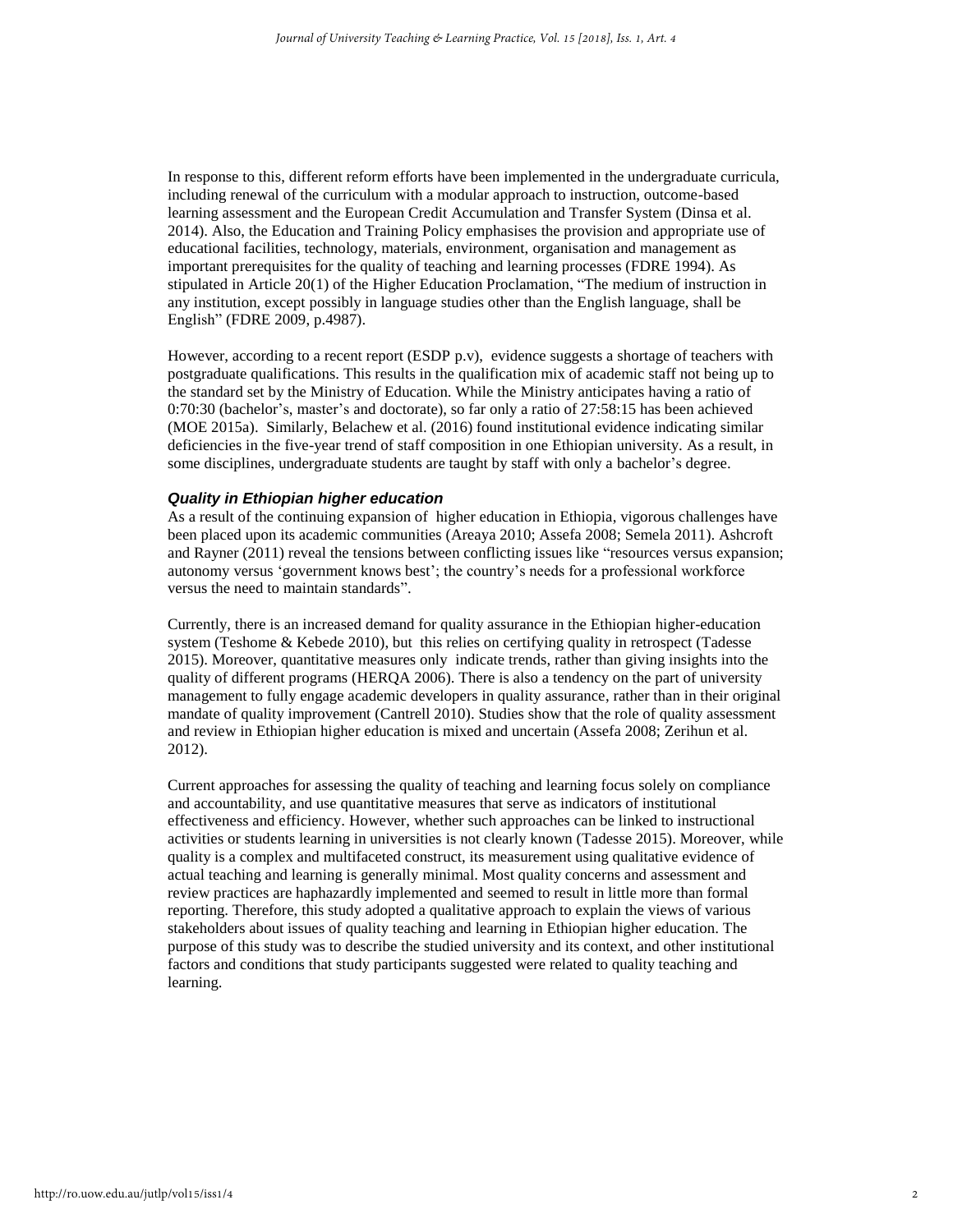## **Research design and methods**

#### *Research design*

This study used a qualitative case-study design. This approach was selected because it has the capacity to provide thick descriptions of the issue under study [\(Baxter & Jack 2008;](#page-14-4) [Creswell](#page-15-8)  [2009;](#page-15-8) [Yin 2003\)](#page-18-5), and the capacity to capture differences in perspective [\(Creswell et al. 2007\)](#page-15-9). The emphasis was to obtain a holistic view about quality teaching and learning, search for patterns and develop assertions that can be used to capture an in-depth understanding of quality teaching and learning in the context of Ethiopian higher education based on multiple stakeholders' perspectives.

#### *Participant selection*

We used purposive sampling to select the study participants: targeting those who could best inform the research questions and enhance understanding of the phenomenon under study; that is, quality teaching and learning in Ethiopian higher education. Hence, one of the most important tasks in the study-design phase was to identify appropriate participants who could inform important facets and perspectives related to the quality of teaching and learning.

Two colleges of the institution studied – the College of Natural Sciences and College of Social Sciences and Law – were involved in this study. The study participants were 20 students (eight women and 12 men); six teachers (two women and four men); two college deans and two department heads, grouped as senior managers; and four experts in education quality. The student and teacher participants represented their groups at the college level, and some of the women participants were chosen for their roles as active representatives of women at the university; these participants were selected because they had a direct link with the issues being investigated. Throughout the results and discussion session of this paper, students are signified by (S), teachers by (T), senior managers by (SM) and education-quality experts by (EQE). The study was conducted in accordance with the standard ethical clearance procedures of the School of Education and the University of Queensland, and interviews and focus-group discussions were audio-recoded and transcribed.

#### *Instruments of data collection*

#### *Interview*

Semi-structured interviews were conducted one-on-one with senior managers and educationquality experts at the university, and with external education-quality experts from the Higher Education Relevance and Quality Agency (HERQA) and the Ministry of Education in Ethiopia. The main purpose interviewing these participants was to explore the existing practices, challenges and paradoxes in quality teaching and learning in higher education, and particularly in undergraduate programs.

#### *Focus-group discussions*

Focus group guiding questions were prepared in advance. The sampled teacher participants represented at college level participated in a single focus group discussion. The points covered in the focus-group discussions for both teachers and students were similar in substance to the interview questions. We conducted separate focus groups for students and teachers. Each student focus group consisted of eight to ten student participants.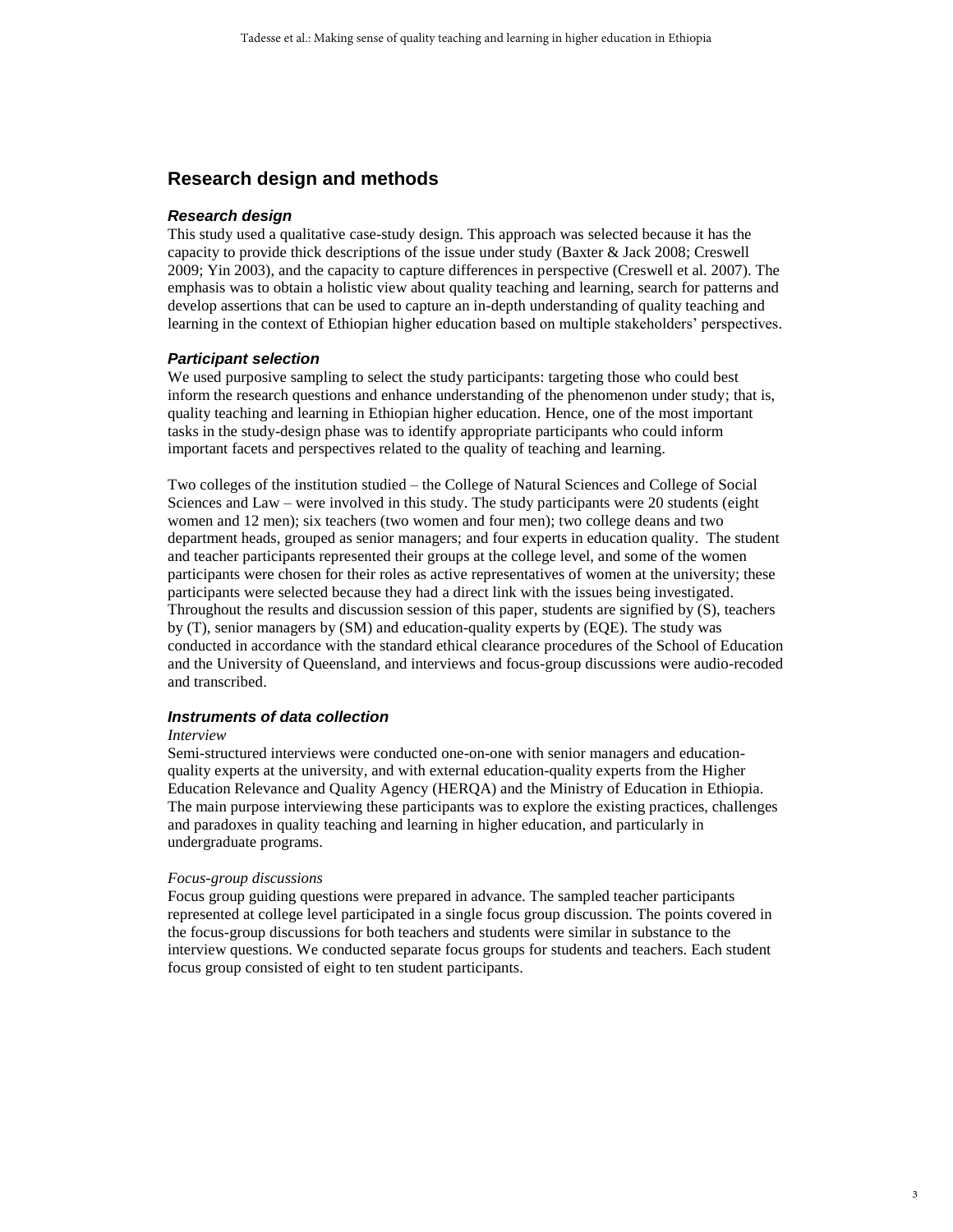#### *Data-analysis procedures*

This study used thematic analysis, incorporating a description of the context and the processes observed, and an explanation of the elements explored in depth (Lincoln & Guba, 1985). Data analysis was ongoing during the research process; this allowed us to condense an extensive amount of information into a more manageable format and compare findings within and among transcripts (Strauss & Corbin, 1998). To organise the data, we read through it line by line and thought about the meaning of each word, sentence and idea (Creswell, 2012). We triangulated multiple data sources to produce a more comprehensive view of the phenomenon being studied.

#### **Ethical issues**

Before the data collection, the purposes of the study were explained to the participants, and they were asked for their written consent to participate in the interview and focus-group discussion. The participants were also informed that the information they provided would only be used for the purposes of the study, and that it would not be given to a third party. In addition, the researchers ensured confidentiality by identifying the participants by codes rather than names.

### **Results and discussion**

The first theme denotes the ideal state of quality teaching and learning. The second theme refers to teaching and learning as it actually occurs. The third theme is good practices, challenges and consequences. These three themes have been further divided into two to three sub-themes that decompose the data within each theme into more-specific areas of concern. Appendix 1 summarises the themes the responses of each participant group.

#### *Ideal quality teaching and learning in Ethiopian higher education*

#### *Defining characteristics of ideal quality teaching and learning*

This theme deals with the study participants' perceptions of the defining characteristics of an ideal quality teaching and learning experience, including descriptions of the approach used, the expected outcomes, the instructional environment, the teachers' roles and the students' involvement in the process. The study participants described the instructional approach they desired as an active and participatory approach; their descriptions included terms such as studentcentred, participatory or interactive instruction, learning by doing, practical or hands-on learning, dialogue and problem-solving approaches, independent learning and group learning. These are consistent with the variants of contemporary approaches to teaching and learning [\(Freed & Huba](#page-15-10)  [2000\)](#page-15-10), also called pedagogies of engagement [\(Smith et al. 2005\)](#page-17-5) or active learning methods [\(Biggs](#page-14-5)  [2001\)](#page-14-5). The study participants also noted additional concerns that would need to be addressed for the successful realisation of these instructional approaches.

In this study, as in others [\(Alemu 2014;](#page-14-6) [Piper 2009;](#page-17-6) [Rieckmann 2012\)](#page-17-7), quality teaching is considered to be student-centred and supported by information and communication technologies. The provision of necessary facilities encourages independent learning [\(Johnson 2015\)](#page-16-7). As SM1 commented, libraries should be well equipped with better resource collections, including internet service and e-resources, so that students have what they need to complete their assignments to a high standard. SM2 added, *"Higher education in Ethiopia should encourage students to learn independently. Of course, the instructor should give guidelines, show them the direction, and then*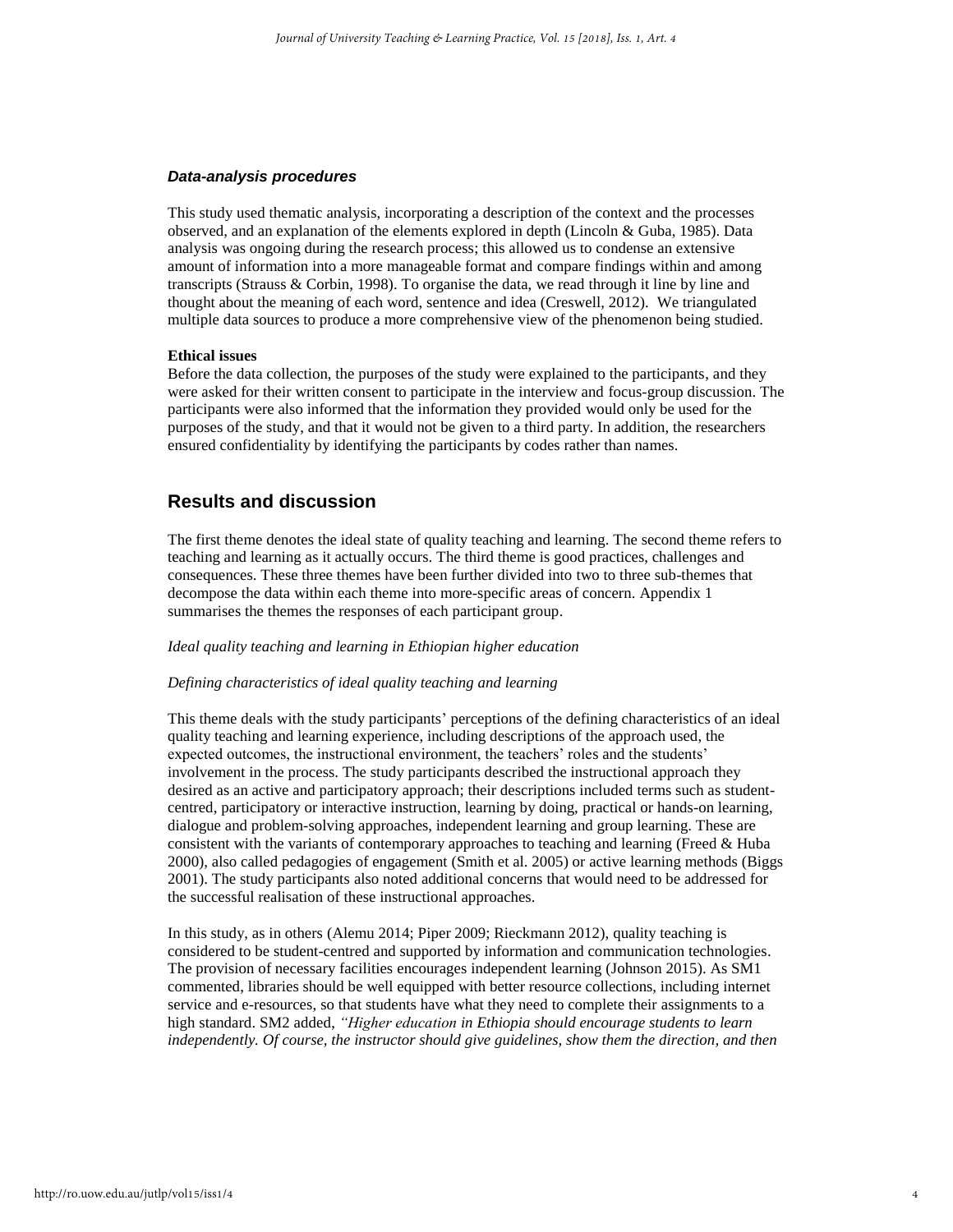*the students should do more about the job, and internalize what they learn."* EQE1 similarly said, *"In the higher-education context, students learn best when they put their mind and hands in action*  rather than simply absorbing, when they work together, when they produce something by *themselves rather than expecting [something] ready-made from teachers."*

These descriptions suggest that study participants recognise the importance of teaching and learning supported by information and communication technologies and effective interaction with the content, fellow students and teachers during the learning process. Interestingly, none of participants characterised the traditional, or lecture-based, approach as desirable. For example, S2 and SM1 commented that teaching is not "spoon feeding", where the instructor lectures and then the students read the lecture notes and just sit for and pass the exam. Education-quality expert EQE3 said that *"unless students see the applications of various theoretical concepts they have learned in theory, at the end of the day, they will [only] be theoreticians".* Thus the participants' assumptions and beliefs are best represented by Barr and Tagg's paradigm model, which emphasises a change in focus from teaching to learning [\(Barr & Tagg 1995\)](#page-14-7). This is central to fostering key competencies through university teaching and learning [\(Rieckmann 2012\)](#page-17-7).Moreover, it may represent a major shift in the pedagogic practices of teachers as well as in the nature of students' engagement within the university [\(Bryson & Hand 2007\)](#page-14-8).

#### *Components of desired quality teaching and learning*

The most common themes of quality teaching and learning suggested by the different participants included the need for more experienced teachers, adequate textbooks and reference materials and better laboratory equipment and facilities. They also focused on the nature of quality teaching and learning as a process. For example, the students valued understandable learning content, a suitable learning environment, the availability of necessary learning materials and proper time for learning as important ingredients of quality teaching and learning. Virtually all student participants in this study asserted that quality teaching is student-centred teaching, which signifies active learning, the participation of all students and the attainment of good results. In the same way, they viewed quality learning as including learning material that is understandable a suitable learning environment and proper time for learning. Student participants agreed that quality teaching includes starting on time from the first day, keeping to the schedule and syllabus and early provision of handouts and teachers' support.

Parallel to the students' view, teacher participants perceived that discovery learning, the association of theories with practice, appraisal mechanisms, provision of relevant support and authentic assessment as important considerations in quality teaching and learning practices. One of the teacher participants from the college of Social Sciences and Law (T5) stressed that *"students' self-determination and readiness to learn do really matter"*. The other teacher participant from the same college (T4) pointed out that students' independent learning and intrinsic motivation are crucial components of quality teaching and learning.

The view of SM3 on this matter was similar to the views stated above:

*Ideally, at the university, professors facilitate students' learning through providing them some guidance on the major areas of the subject. And students are expected to learn by themselves. They are supposed to organise their own learning in such a way that they can prepare their own notes, make presentations and do assignments.*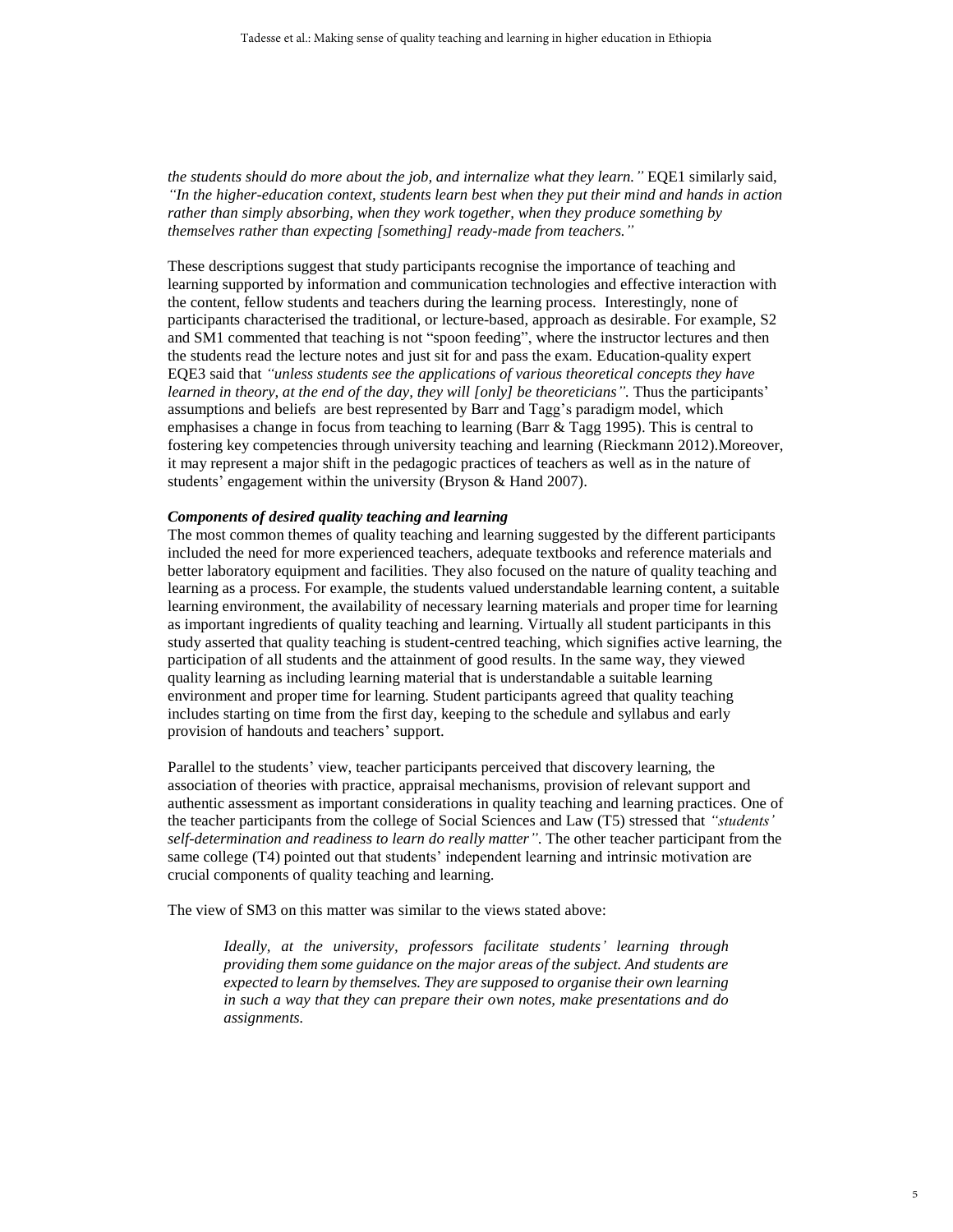In support of this, EQE3 said, *'Teaching is a guide [that] the teacher highlights to stimulate students for further study. Hence, learning has to be very well integrated with knowledge and practical skills."* These views reflect a broader perspective linking the components of teaching and learning with the job market. The most advanced definition offered by this group of participants focused on the relevance of teaching and learning to the level of the economy. The stated essential ingredients included "alignment" between the qualities of the graduates and the market demand. One of the education-quality experts (EQE2) noted:

*As for me, quality teaching and learning has different dimensions. For example, teaching and learning should be relevant to the level of market of the economy, so there must be an alignment between the qualities of the graduates and the market demand. At the same time there must be alignment between the objectives, the content, the learning experiences and the assessment. So, we need to set our objectives based on the needs of the external environment.*

The other education-quality expert (EQE1) had a similar opinion:

*I think the first thing is the curriculum. The curriculum has to be need-based. The curriculum has to be related to the national demand, and all the components of the curriculum should be aligned. The next thing is the process; for example, having qualified teachers, and again when the learning process engages the students. Lastly, the assessment itself – in that case, if the assessment method itself is set towards achieving the goals, then we can say there is quality teaching and learning.*

Quality teaching and learning has been associated with the nation's economic and social development [\(Marginson 2007\)](#page-16-8), and extended beyond the attainment of course objectives and mastery to preparing the graduates for the world of work [\(Rieckmann 2012\)](#page-17-7). Most of the participants in this study agreed that the expected outcome of quality teaching and learning is primarily to encourage students' independent learning, and thus ultimately to produce competent graduates [\(Kelly 2014;](#page-16-9) [Spronken-Smith et al. 2015\)](#page-17-8). Moreover, the majority agreed that the teacher should act as a facilitator, giving guidelines and direction to students. This potentially determines teaching quality, particularly in the 21st century [\(Hyslop-Margison & Dale 2010\)](#page-16-10). Similarly, most of the participants highlighted that the students should be active participants in the process of instruction, independently accomplishing the learning tasks with minimum support from their teacher. While all these were their perceived ideals for quality teaching and learning, they recognised that instruction as it was actually practised was quite different.

#### *Actual teaching and learning in Ethiopian higher education*

This section discusses traditional forms of teaching and learning in Ethiopia to give some background to current practice, followed by a discussion of existing practices, some current quality improvement initiatives and challenges in quality teaching and learning.

#### *The tradition*

Although currently there are some initiatives for change both nationally and institutionally to improve the quality of teaching and learning, as the participants of this study affirmed, so far the trend has been that teachers have not attended classes regularly, and that their preferred teaching technique has been the lecture. This is in agreement with the literature in this area. Empirical evidence has long suggested that lecturing does not promote independent thinking; nor does it help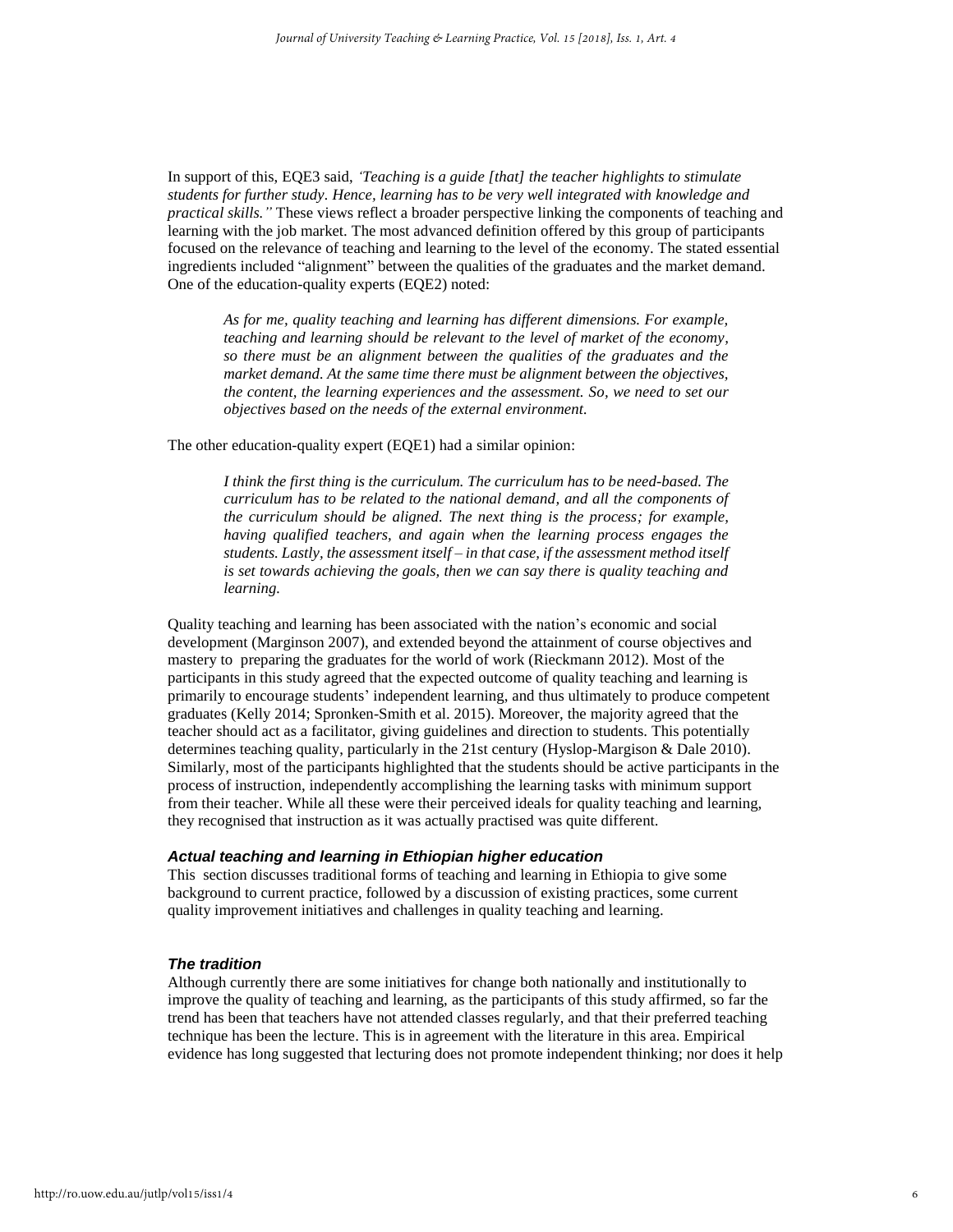change students' attitudes stimulate their interest [\(Hennessy & Evans 2006;](#page-16-11) [Zerihun et al. 2012\)](#page-18-4). One of the education-quality experts (EQE1) highlighted: *"Traditionally, it used to be the case that classes start quite late and then the teacher overburdens students with make-up classes towards the end of the semester."* Similarly, a senior manager of the College of Natural Sciences (SM1) stated: *"By tradition, it has been the case that the students would not seriously do reading until a month or two weeks remained before the final exam."* Thus, students were not really learning so as to master the subject, but merely to pass the exam.

#### *Current initiatives*

Attempts are being made to improve the quality of teaching and learning in the institution studied. One of the education quality experts (EQE1) said, *"Nowadays, the university is determined to [follow] the principle of first-day-first class".* Colleges and departments now encourage all their instructors to show up ready to teach seriously beginning with the very first class. One of the senior managers (SM1) stated that now there is a guideline, which was endorsed by the Senate, and distributed to every instructor to make sure that they start assessing their students beginning from the second week. By and large, it is now the general standard to have at least five continuous assessments per semester.

Undergraduate curricula in Ethiopian public universities have changed with the endorsement of the nationally harmonised competency-based modular curricula [\(Dinsa et al. 2014\)](#page-15-5); however, actual practice in universities shows that the implementation of these curricula has not been consistent, and much teaching remains largely teacher-centred, traditional and lecture-based. This practice is counter to the methodology of competency-based curriculum, which requires shifting from teacher-centred to student-centred approaches [\(MOE 2013\)](#page-16-12); this potentially damages teaching quality in Ethiopian universities [\(Russell & Slater 2011\)](#page-17-9). Most of the study participants thought that improvements in teaching quality were problematic because of a rapid increase in the number of students without a matching increase in university resources.

#### *Existing good practices, challenges and consequences*

The student participants of this study acknowledged the presence of some teachers in their respective colleges who taught courses in accordance with the schedule presented in the course outline, encouraged students' participation in class, prepared reasonable exams and assignments and considered the students' ability in determining the weight of the course content and assessment tasks. Also, the majority of the students expressed appreciation for the provision of handouts, worksheets and better laboratory facilities. Also, they perceived the learning experience in community-based education courses as significantly helping them to gain meaningful learning and problem-solving skills. Consistent with the literature in this field, students made clear that they noticed when their teachers cared about their interests and needs [\(Haseloff 2007;](#page-16-13) [Hernandez](#page-16-0)  [et al. 2014\)](#page-16-0). This suggests that teachers should demonstrate that they care about students by placing the learners at the centre of the educational process [\(Law 2010\)](#page-16-14). With this primary focus on caring, teachers can engage students actively in the learning process [\(Lumpkin 2007\)](#page-16-15). This ensures that student engagement is nurtured in a caring environment, which is essential for learning experiences to be fun, meaningful and enduring [\(Rodríguez-Gómez & Ibarra-Sáiz 2015\)](#page-17-10).

In contrast, the student participants also said that the quality of their learning was diminished because of poor resources, less concern paid by the institution, teachers' poor pedagogical skills and bias in marking. For instance, some teachers did not cover the course content in class; instead, they offered students handouts and transferred the responsibility of covering the content to the students by giving them reading assignments. As some students stated, even some teachers download materials from the internet to use as handouts, although the contents have no relevance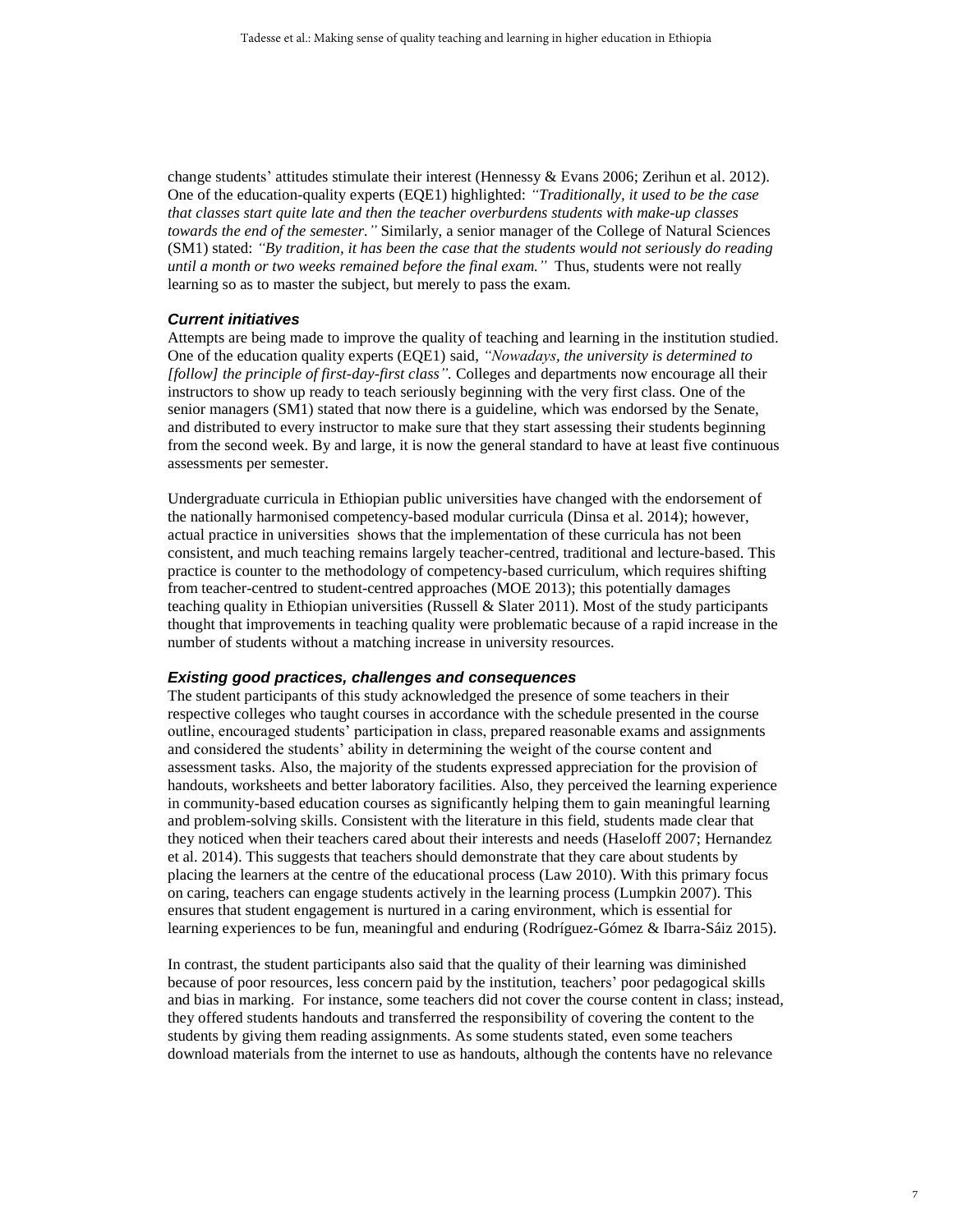to the course. One student participant from the College of Social Science and Law (S15) commented that *"some teachers appear in class just because they are obliged to do so since they are paid, maybe? These types of teachers start the course very late or even quit in between and then rush for the last few classes towards the end of the semester."* A student participant from the College of Natural Sciences (S2) continued, *"Sometimes, they may finish the course content in two or three periods with a disorganised and insufficient lecture, I would say, a quick lecture picking a phrase from each subtitle."* This may be followed by a lengthy handout and an inappropriately demanding exam.

A student participant from the College of Social Sciences and Law (S14) noted the presence of teachers' biases, particularly in marking. Another student participant (S26) commented, *"Some*  teachers did not like students. We are afraid of them since they are not concerned with students." The other issue was lack of feedback. According to the student participants, many teachers did not give students feedback on their assessments; instead, students only saw their scores. Students commented that they felt they could not complain about exams or discuss them with their teachers. The education-quality experts made similar comments. For example, EQE1 said, *"Teachers are bombarding students with information using Power Points rather than interactive lecture. Even in smart classrooms, where classrooms equipped with LCD [screens] and internet, teachers are using that mainly for the purpose of lecturing."* EQE4 commented about the teachers' lack of accountability: *"Teachers are very busy with part-time jobs. Due to this, they don't have time to devote [to teaching]. Thus, they often manage their courses with make-up classes, usually covered in a few days when the exam approaches."* Also, EQE3 highlighted the teachers' lack of pedagogical skills as one of the major impediments to quality teaching.

*In some occasions, you may find teachers implementing small-group discussions; however, the tasks did not challenge [the students], as they required students only to recall information, and even sometimes students may not [have received] the necessary instructions. Hence, I can say there is misuse of small-group learning.* 

In addition to this, EQE2 said, *"Assessment was shallow, in a sense that it did not promote students' critical thinking and problem-solving skills."* Teacher participants also admitted that their classrooms were teacher-centred nature and that they were incorrectly applying the concept of continuous assessment. However, they tended to place the blame for that on the students and the institution. One teacher from the College of Social Sciences and Law (T6) said:

*I tried to use different active learning methods, but I can say I failed to do so since the students tend to be passive listeners, expecting everything from the teacher. I used to teach mostly with a teacher-centred approach, since most of my students tend to favour that, even in modularised courses.* 

Most of the teachers said that large class sizes, students' lack of experience in using studentcentred methods and continuous assessment during high school and their heavy workloads were some of the major factors hindering the implementation of student-centred approaches. However, the students, senior managers and EQEs attributed the this to the lack of pedagogical skills, misunderstanding of the reform ideals and misuses of student-centred teaching techniques.

The different study participant groups generally agreed that the students' learning was problematic. Teachers felt that students in their respective departments did not take learning seriously, and that students were assessment oriented, interested only in passing exams and earning good marks. Teachers assumed that students would cheat in exams and on assignments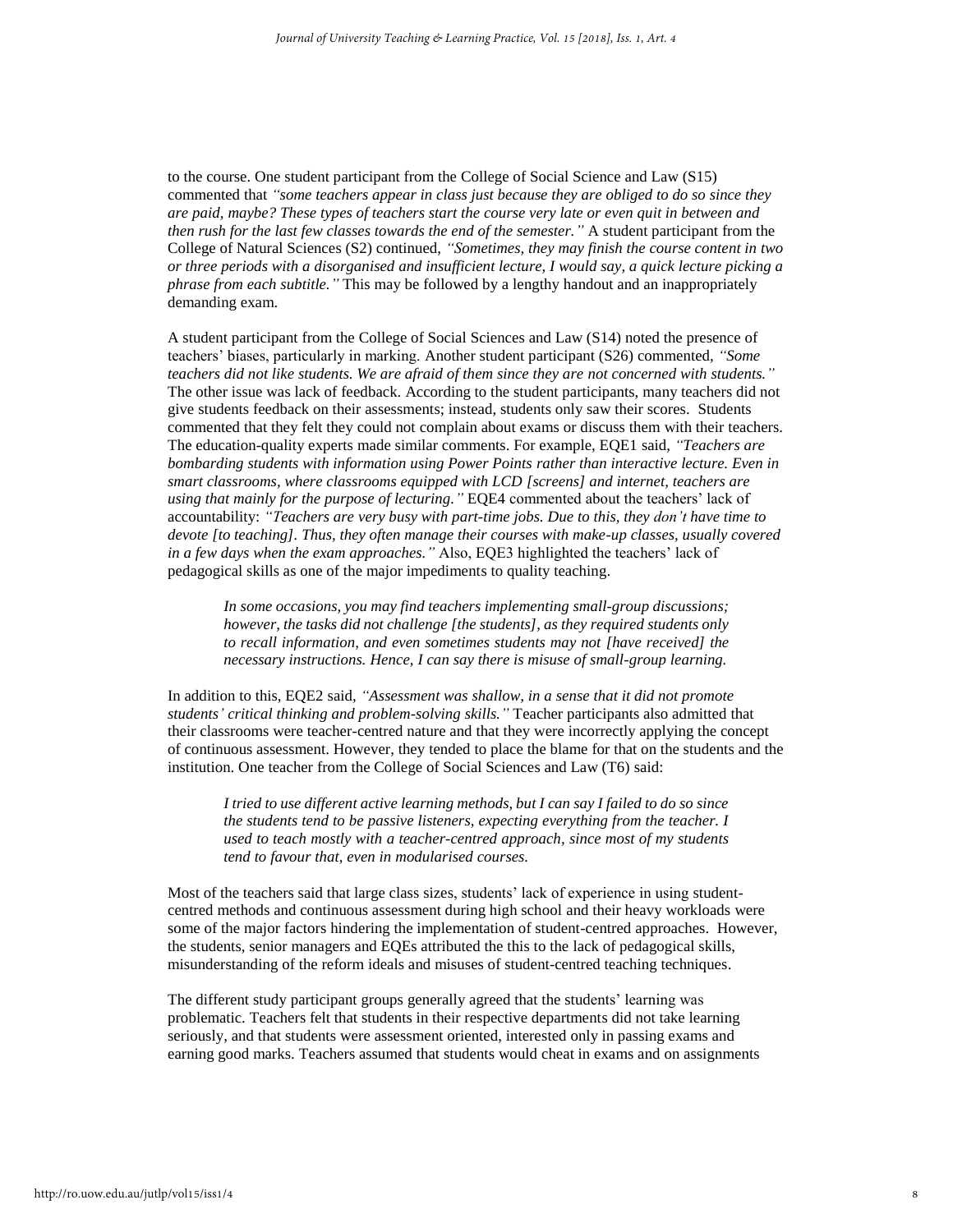(T4). Another teacher (T5) added, *"Students do not want to do laboratory work or spend their time doing assignments and other relevant activities. Unless you force them, they do not pay attention to their learning tasks."* Senior managers and education-quality experts expressed similar views. For example, EQE 4 said, *"The students' learning is predominantly rehearsing lecture notes, and they usually start reading [only] when the exam approaches. Also, they heavily depend on the lecture notes and seem totally committed to learning just to pass the exams."* EQE2 commented that quality learning is limited to the *"cognitive aspects, especially rote memory, and the students' time on task is very limited."*

One of the senior managers (SM4) highlighted that the students' academic competence upon university entry was poor. This concern is supported by the literature in this area. According to a recent report (ESDP V), many students enrolled in the undergraduate programs in Ethiopian universities with results below the 50% threshold set for the higher-education entrance examinations [\(MOE 2015a\)](#page-17-2). In some disciplines, students enrolled in a university without being genuinely interested in the subject matter, and this affected their motivation to learn [\(Tadesse et al.](#page-18-6)  [2016\)](#page-18-6).

Students expressed a similar view. For example, a student (S2) in the College of Natural Sciences said:

*The learning in class was mostly listening and writing notes. Also, we used to study in the library or with peers. Asking a peer is easier since a peer can easily understand my problems and also can devote his or her time to support me academically.*

Another student (S6) said, *"In my view, although I have theoretical knowledge, there is a serious problem with practical [knowledge], as we did not have ample opportunity to practice things we dealt with in theory. So, in this university we are gaining theoretical knowledge without practical [knowledge]*." The other potential challenge, as most of the study participants reported, related to limited resources and poor processes. One student (S2) commented, "*The library does not have enough books. Also, we didn't have adequate internet services. In the absence of these sometimes completing assignments on time is very difficult."* Similarly, student S11 said, *"In our institution, we did not have quality laboratory facilities."* Participants reported other challenges as well. SM4 and most of the teacher participants commented that some students cannot explain their ideas in English. Due to these and other reasons, students had negative feelings, particularly in terms of the practical components of the courses. While it is true that students of weak academic ability have the most difficulty in such situations, one student participant from the College of Natural Sciences (S4) noted that "*the end result was poor scores on exams for most students"*. Participants noted that it sometimes happened that students would score higher grades just by reading handouts or texts than students who devoted significant amounts of time to deeper learning (EQE2). However, two participants  $(SM1 \& EQE1)$  noted that the presence of quality-assurance guidelines, a culture of annually reviewing quality and the use of a tracer study substantiates quality enhancement in terms of learning experience and continuous assessment practices.

In general, the study participants' responses reveal substantial reservations about the quality of teaching and learning in their respective programs. In fact, a decline in the quality of teaching and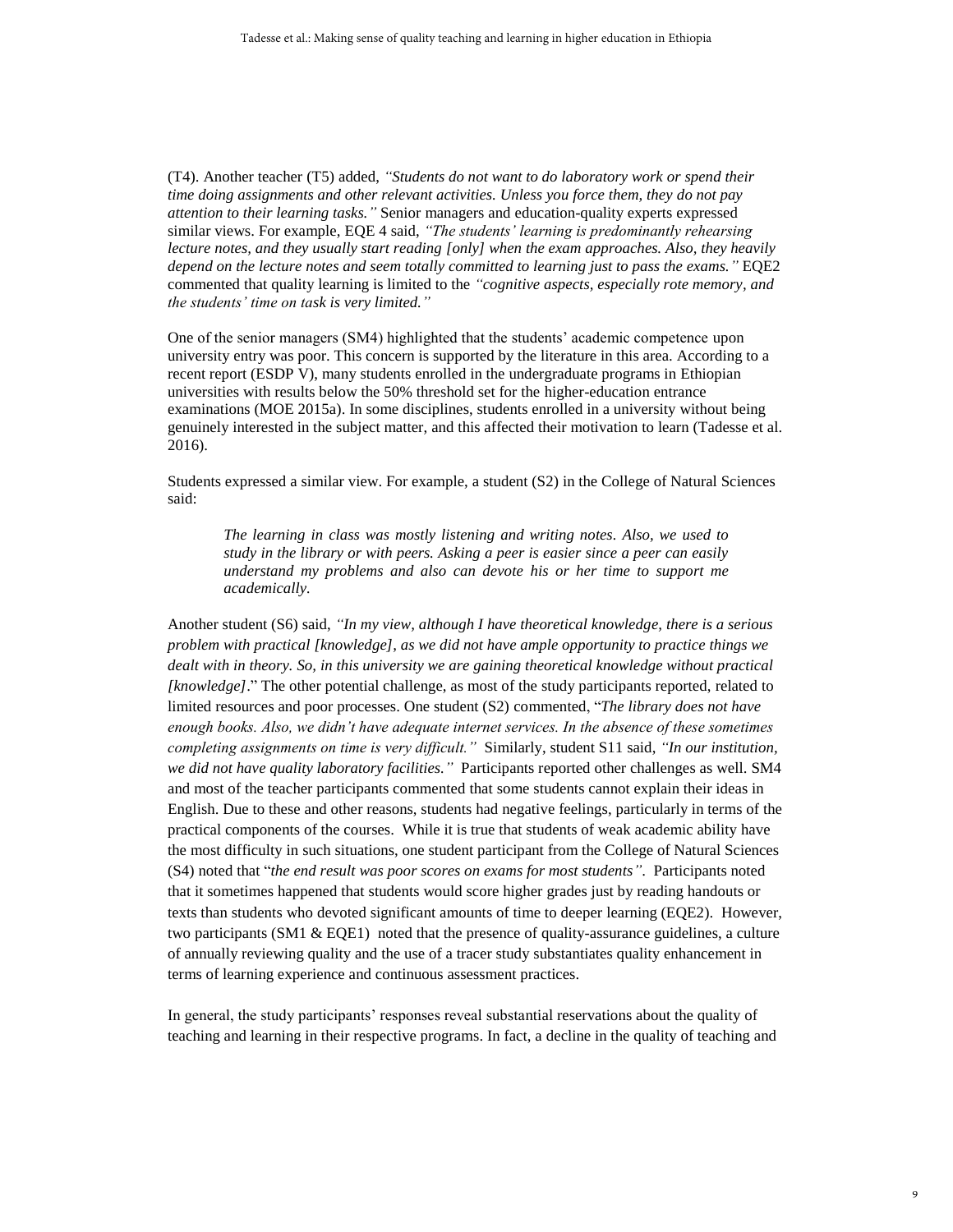learning is a common problem for many higher-education institutions around the globe (Hersh  $\&$ [Merrow 2015;](#page-16-16) [Yigzaw et al. 2015\)](#page-18-7). The root causes of this decline, as suggested by the results this study and others [\(Hernandez et al. 2014;](#page-16-0) [Levine et al. 2008\)](#page-16-17), are that at most universities the academic culture does not prioritise and foster meaningful learning. Consistent with current literature, the results of this study indicate that reform ideals may not be effective in bringing about lasting change in the provision of quality education in universities [\(Degago & Kaino 2015;](#page-15-11) [Hernandez et al. 2014;](#page-16-0) [Moges 2010;](#page-17-11) [Piper 2009;](#page-17-6) [Yigzaw et al. 2015\)](#page-18-7).

Hence, universities in Ethiopia need to make a concerted effort to mitigate problems regarding quality. As one study participant said, universities need to improve things at the classroom level, specifically by using innovative teaching and assessment methods (EQE2). This is consistent with the literature in this field, highlighting the need for an increased emphasis on improvements in pedagogical methods [\(Conn 2014\)](#page-15-12). Studies have found that to support such initiatives and generate more positive results in practice, hands-on work that enhances teachers' knowledge of the content and how to teach can be helpful, especially when that content is aligned with the local curriculum and policies [\(Darling-Hammond & Richardson 2009\)](#page-15-13). A synthesis of current literature suggests that a context-specific pedagogic intervention that promotes the students' level of autonomy and accountability can have a significant effect on teachers' pedagogical practice and help students to become more confident with and accountable for learning [\(Nicholl et al. 2013;](#page-17-12) [Pundak & Rozner 2008\)](#page-17-13). These practices are in line with the Ethiopian higher-education policy. As stipulated in that policy, higher-education institutions are expected to undertake periodic academic audits and to follow rectify the deficiencies revealed by the audits [\(FDRE 2009\)](#page-15-7).

## **Summary of key findings and conclusions**

Based on the findings of this study, there seemed a general concern about the quality of teaching and learning in Ethiopian higher education. Participants expressed good intentions to improve the quality of teaching and learning, and noted them in others; however, these often failed to be translated into actual reality. Most of the time students attended lectures and their learning experiences were superficial. Moreover, the results of this study showed that there were several obstacles to the implementation of student-centred teaching and continuous assessment, and that both students and teachers were dissatisfied with the practice. These obstacles include an increase in enrolment without a matching increase in university capacity and resources and misalignment between the curricular components. For example, student participants stated that assessment tasks and exams are prepared without considering the learning objectives of the course. Similarly, quality-assessment efforts have not been linked well with appropriate quality improvement. Moreover, criteria and measures have focused on quality assurance opposed to quality improvement. Experiences at both the national and institutional levels have revealed that quality assurance is common in the Ethiopian higher-education landscape.

This study found that different higher-education stakeholder groups have different perspectives and views on quality teaching and learning. Although university senior managers and educationquality experts placed more trust in the establishment of policies and guidelines as crucial for quality and expect positive results, students and teachers were more concerned about the implementation of these policies and the negative outcomes that resulted. Study participants from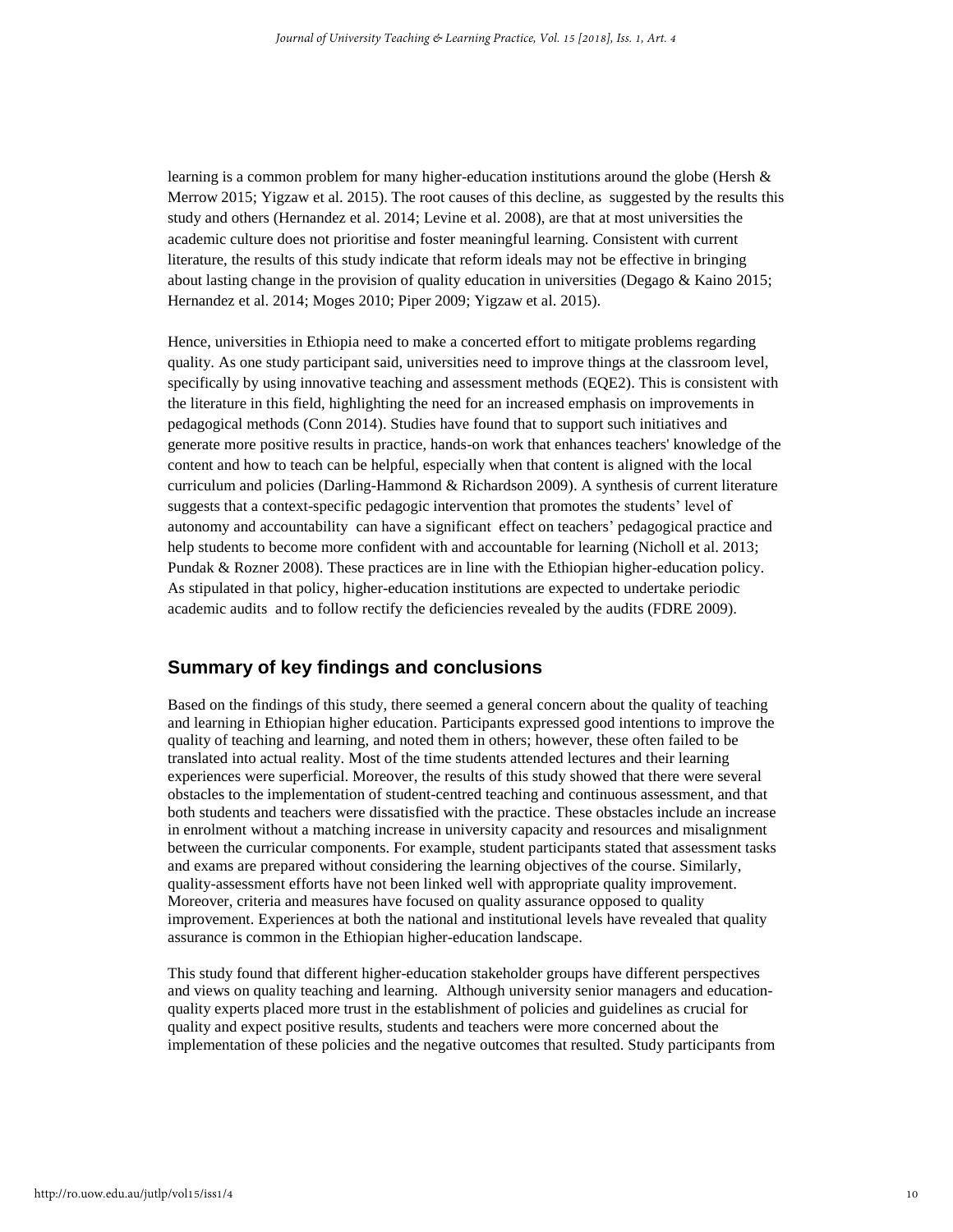all groups observed good practice that encouraged quality teaching and learning, and agreed about what constitutes quality teaching and learning. Moreover, while they disagreed regarding the utility of student-centred teaching as a proposed teaching-learning model and the correct implementation of continuous assessment as a means of formative evaluation to improve learning, they generally agreed that the quality of teaching and learning was declining, although they differed on the factors accounting for that.

In general, there is the quality deficit surrounding teaching and learning in the context of Ethiopian higher education is widening. This is attributable mainly to the lack of stringent qualitymanagement systems and a mismatch between increased enrolments and institutional capacity and resources. Moreover, institutional emphasis is on external compliance and accountability rather than on a real commitment to improve. The different quality-assessment experiences have failed to produce positive results, since there is misalignment between quality-assessment practices and actual improvement, with the net effect being that there has been little visible improvement in the quality of the higher-education system.

However, the literature suggests that accountability-driven compliance culture is proliferating in Ethiopia, both nationally and institutionally. The way forward for better quality teaching and learning in Ethiopian higher education requires multiple focus and actions that together constitute a paradigm shift from accountability to transformation. This paper recommends quality initiatives for Ethiopian higher education through applying a new, improvement-led model. This model is mainly characterised by internally driven initiatives that apply research-based tools and contextappropriate intervention packages. To this effect, staff development on how to use different pedagogic models, student empowerment in the required skills for quality learning and institutional supports (making the needed resources available and providing on-site professional supports) are critical [\(Tadesse & Gillies 2015;](#page-18-8) [Tadesse & Melese 2016\)](#page-18-9). Figure 1 presents the major components of the proposed intervention model.



Figure 1. Improvement-led quality-improvement model *Note:* "T&L" refers to teaching and learning.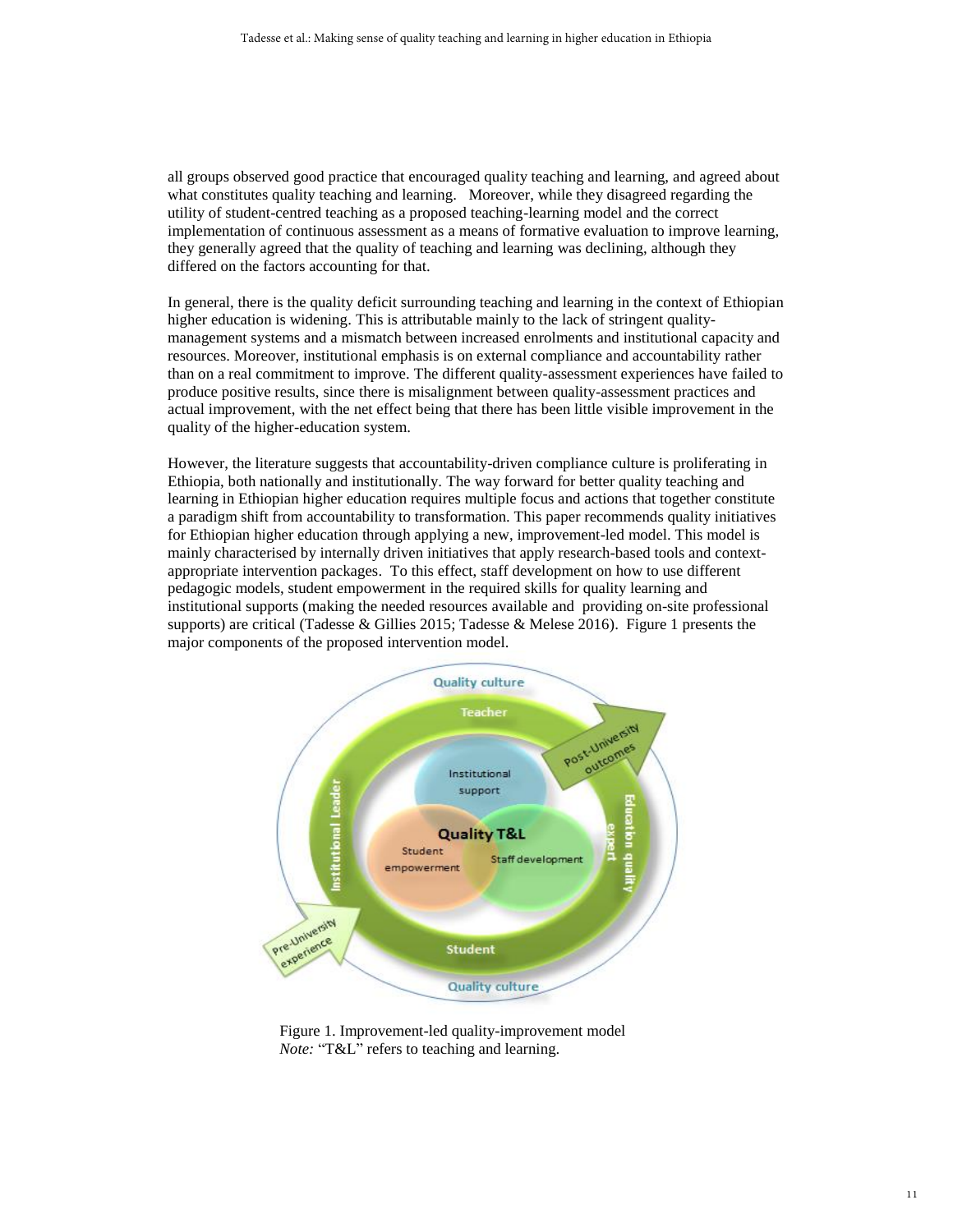This model sets out a more realistic process of continuous improvement, placing the responsibility on those who can affect change, and offering them ownership and control over the improvement agenda while engendering a responsive and responsible approach. Teaching and learning centres, like the Academic Development and Resource Centre (ADRC) in the Ethiopian higher-education context, has immense potential to stimulate practitioners towards the effective design and implementation of quality improvement through assisting and closely cooperating with teachers and students [\(Chisholm et al. 2012\)](#page-15-14). It is believed that such work is in stark contrast to qualityassurance measures and far more likely to be supported by students and instructors.

Through repeatedly implementing these intervention measures, the model promotes more-positive relationships between students and teachers and more interaction among the students themselves, thereby changing the academic norm and leading to better student engagement and learning. The key elements of this model include a shift in focus to transforming both teachers and students into more active and cooperative participants in the quality-improvement process and the development of an active and cooperative learning environment. Hence the model entails empowering and enhancing individuals and making the learning environment more interactive and inclusive. By doing so, the model promises the involvement of not only teachers and students, but also institutional leaders and education-quality experts in the quality-improvement equation.

#### **Limitations**

This study focused on one public university in Ethiopia, documenting the perceptions of different stakeholders in relation to quality teaching and learning to provide an in-depth look at the bigger picture of quality considering the desired and actual state of quality teaching and learning. Thus, the transferability of its findings may be limited. Nevertheless, the findings can help to clarify the reasons hindering the proper implementation of quality teaching and learning in other institutions, and may be applicable in other contexts as well.

#### *Implications*

It is one thing to establish a quality-assurance system, and quite another to build a culture of quality and continuous improvement. Quality improvement is a process that is developed by the university leaders and manager's involvement, complemented by widespread support from university academics so that it can be owned, and taken seriously, by the university community. This ensures joint ownership of quality improvement and its persistence within the institution's academic culture.

Teaching and learning centres, like ADRCs in the Ethiopian higher-education context, have the potential to make immense contributions in developing and validating research-based tools for quality assessment, and in the initiation and development of formative quality improvement. This is also true internationally, as this type of university-wide centre initiates staff-development opportunities that focus on student learning and helping teachers develop the pedagogical skills to teach specific kinds of content [\(Fotinatos 2016\)](#page-15-15). Also, they provide the needed support structure for students, teachers, courses and departments [\(Hernandez et al. 2014;](#page-16-0) [Menz & Jungic 2015\)](#page-16-1). It is believed that such work is in stark contrast to quality-assurance measures and far more strongly supported by the university community.

Declining quality is a problem for many higher-education institutions around the globe [\(Ben-](#page-14-9)[Peretz 2011;](#page-14-9) [Molla 2013\)](#page-17-14), and many factors contribute to this [\(Craig et al. 2013\)](#page-15-16). This study is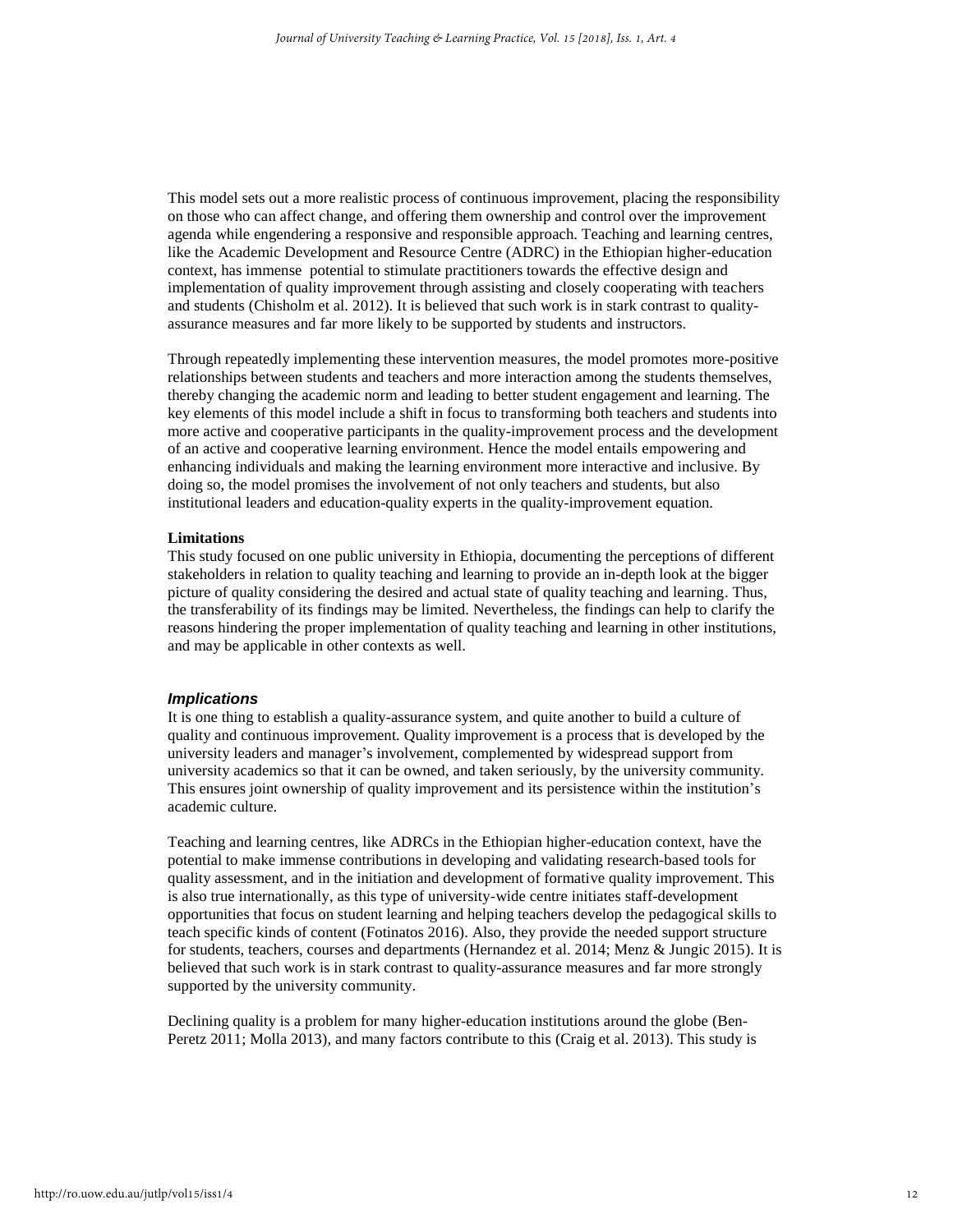unique in its focus on outlining the intended and actual state of quality teaching and learning in higher education, its identification of key enabling factors and conditions affecting quality and the outcomes of quality-improvement initiatives. The findings of this study have a number of practical and policy implications for Ethiopian and other higher-education systems in sub-Saharan Africa and beyond. While some of the identified factors might be seen as institution-specific – for example, the presence of a policy or qualified academic staff [\(Woldie 2013\)](#page-18-10) –others can be found in most universities – for example, implementation gaps and resource depletion [\(Schweisfurth](#page-17-15)  [2011;](#page-17-15) [Sharan 2010\)](#page-17-16). The study identified the structural and cultural obstacles that may impede improvements in the quality of teaching and learning, and some common intervention strategies aimed at quality improvement. The outcomes of this study are useful for those who desire to encourage student participation and effective classroom practices, and increase the national impact of higher-education institutions in general. The findings can help practitioners, administrators and EQEs to internalise and appreciate the importance of quality teaching and learning and arrange comprehensive and effective measures to address the factors associated with it.

#### **References**

<span id="page-14-6"></span>Alemu, B M 2014. Enhancing the Quality and Relevance of Higher Education through Effective Teaching Practices and Instructors' Characteristics. *Universal Journal of Educational Research*, 2(9), pp. 632-47.

<span id="page-14-1"></span>Areaya, S 2010. Tension between massification and intensification reforms and implications for teaching and learning in Ethiopian public universities. *African Journal of Higher Education*, 8(2), pp. 93-115.

<span id="page-14-2"></span>Assefa, K 2008. The unfolding trends and consequences of expanding higher education in Ethiopia: Massive universities, massive challenges. *Higher Education Quarterly*, 63(1), pp. 29-45.

<span id="page-14-7"></span>Barr, R & Tagg, J 1995. From teaching to learning  $-A$  new paradigm for undergraduate education. *Change*, 27(6), pp. 12-25.

<span id="page-14-4"></span>Baxter, P & Jack, S 2008. Qualitative case study methodology: Study design and implementation for novice researchers. *The Qualitative Report*, 13(4), pp. 544-59.

Belachew, T, Tadesse, T, Tefera, B, Mulugeta, W, Haile, A, Muleta, G, Rahmeta, U, Mitiku, A, Bekele, D & Taye, G 2016. Evaluation of the Five Years Strategic Plan of Jimma University (2011- 2015). Jimma University, Jimma.

<span id="page-14-9"></span>Ben-Peretz, M 2011. Enhancing the Quality of Teaching and Learning: Relevant Questions and Methods. *Teacher Education and Practice*, 24(4), pp. 480-3.

<span id="page-14-5"></span>Biggs, J 2001. *Teaching for Quality Learning at University* (2nd ed.). SRHE and Open University, Buckingham.

<span id="page-14-0"></span>Borden, V M 2010. The accountability/improvement paradox. *Inside Higher Ed* (vol. 20). Viewed August 3, 2014 at [http://www.insidehighered.com/node/19231/atom.xml.](http://www.insidehighered.com/node/19231/atom.xml)

<span id="page-14-8"></span>Bryson, C & Hand, L 2007. The role of engagement in inspiring teaching and learning. *Innovations in Education and Teaching International*, 44(4), pp. 349-62.

<span id="page-14-3"></span>Cantrell, M 2010. *Assessment of risk for the sustainability of Staff Development Centres (ADRCs) in Ethiopian public universities*. Centre for International Cooperation, Addis Ababa.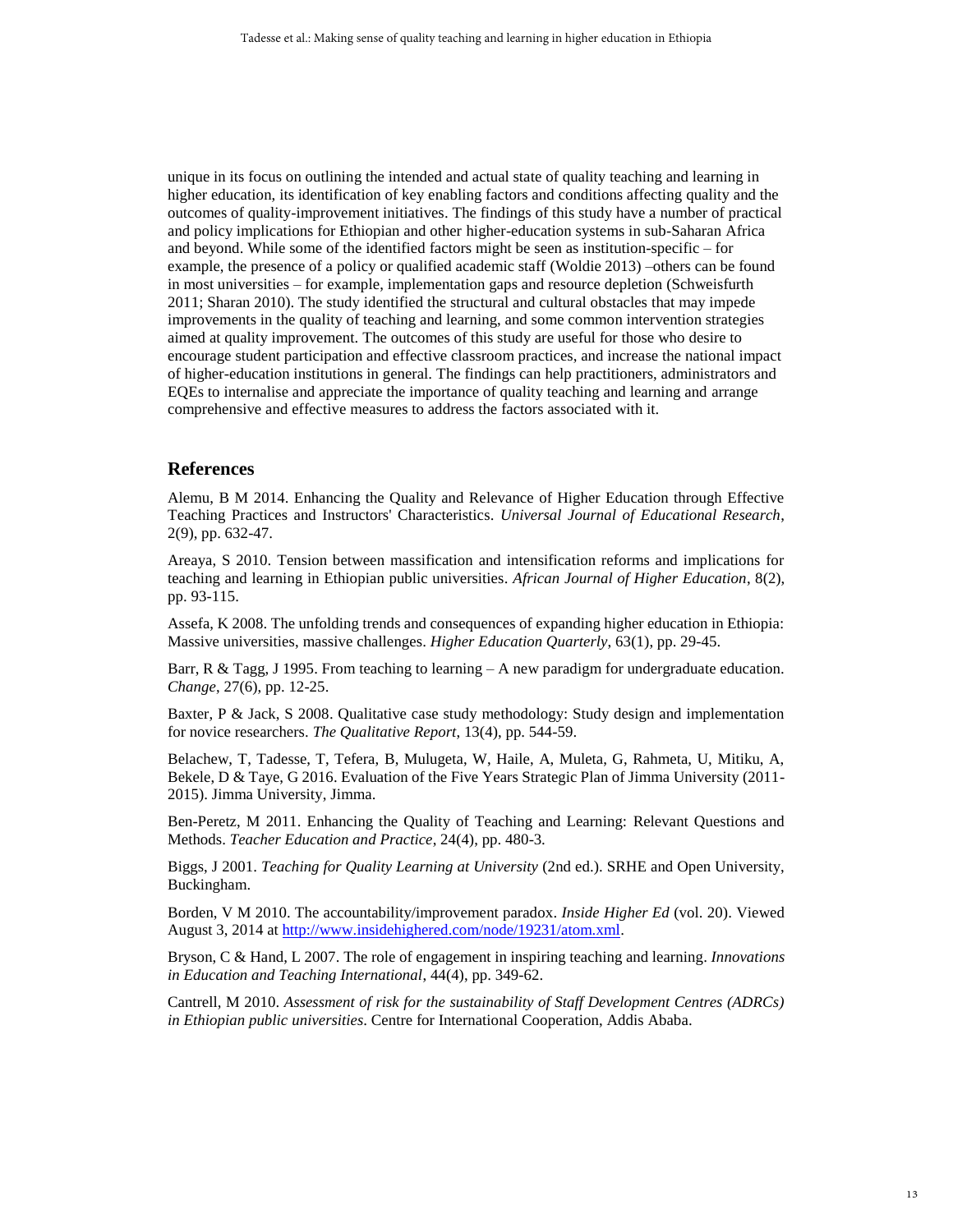<span id="page-15-14"></span>Chisholm, M E, Jimma, T T, Tatsuya, N & Manathunga, C 2012. Political geographies of academic development in Jamaica, Ethiopia and Japan: Reflections on the impossibilities of neutrality. *International Journal for Academic Development*, 17(3), pp. 265-70.

<span id="page-15-12"></span>Conn, K 2014. Identifying Effective Education Interventions in Sub-Saharan Africa: A metaanalysis of rigorous impact evaluations. PhD thesis, Columbia University, New York.

<span id="page-15-16"></span>Craig, C J, You, J & Oh, S 2013. Collaborative curriculum making in the physical education vein: a narrative inquiry of space, activity and relationship. *Journal of Curriculum Studies*, 45(2), pp. 169- 97.

<span id="page-15-8"></span>Creswell, J 2009. *Research design: qualitative, quantitative, and mixed methods approaches*. Sage Publications, Thousand Oaks.

<span id="page-15-9"></span>Creswell, J, Hanson, W, Plano Clark, V & Morales, A 2007. Qualitative Research Designs: Selection and Implementation. *Counseling Psychologist*, 35(2), pp. 236-64.

<span id="page-15-13"></span>Darling-Hammond, L & Richardson, N 2009. Research review/teacher learning: What matters. *Educational leadership*, 66(5), pp. 46-53.

<span id="page-15-11"></span>Degago, A T & Kaino, L M 2015. Towards student-centred conceptions of teaching: the case of four Ethiopian universities. *Teaching in Higher Education*, 20(5), pp. 493-505.

<span id="page-15-5"></span>Dinsa, F, Tollessa, B, Tadesse, K & Ferede, B 2014. Assessment of the Implementation Status of the Nationally Harmonized Competence Based Modular Curricula in Ethiopian Public Universities. Education Strategy Center, Addis Ababa.

<span id="page-15-4"></span>Ewell, P 2007. The "Quality Game": External Review and Institutional Reaction over Three Decades in the United States. In Westerheijden, D, Stensaker, B & Rosa, M (eds.), *Quality Assurance In Higher Education*. Springer Netherlands, Dordrecht, 20, pp. 119-53.

<span id="page-15-0"></span>Ewell, P 2009. *Assessment, Accountability and Improvement: Revisting the Tension*. National Institute for Learning Outcomes Assessment, Champaign, IL.

<span id="page-15-6"></span>Federal Democratic Republic of Ethiopia (FDRE) 1994. *Education and Training Policy* (1st edn.), St. George Printing Press, Bahir Dar.

<span id="page-15-7"></span>Federal Democratic Republic of Ethiopia (FDRE) 2009, Higher education proclamation No. 650/2009. *Federal Negarit Gazeta*, Addis Ababa.

<span id="page-15-15"></span>Fotinatos, N 2016. The role of an academic development unit in supporting institutional VET learning and teaching change management. *Journal of University Teaching & Learning Practice*, 13(4), pp. 1-19.

<span id="page-15-10"></span>Freed, J & Huba, M 2000. *Learner-centered assessment on college campuses: shifting the focus from teaching to learning*. Allyn and Bacon, Needham Heights.

<span id="page-15-2"></span>Harvey, L 2005. A history and critique of quality evaluation in the UK. *Quality Assurance in Education*, 13(4), pp. 263-76.

<span id="page-15-3"></span>Harvey, L & Newton, J 2007. Transforming Quality Evaluation: Moving On. In Westerheijden, D, Stensaker, B & Rosa, M (eds.), *Trends in Regulation, Translation and Transformation*. Springer Netherlands, Dordrecht, vol. 20, pp. 225-45.

<span id="page-15-1"></span>Harvey, L & Williams, J 2010. *Fifteen years of quality in higher education (Part Two)*. Taylor & Francis, pp. 81-113.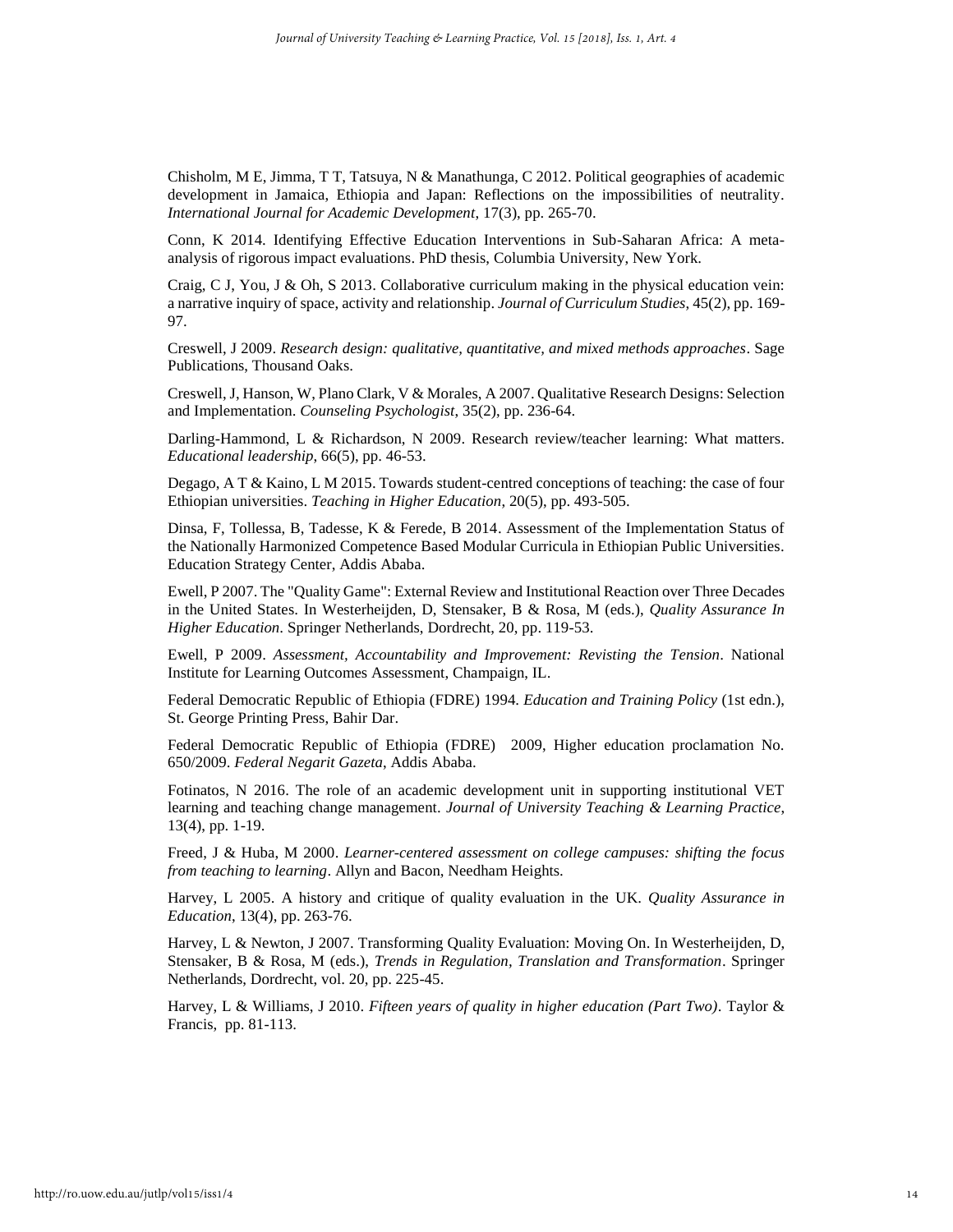<span id="page-16-13"></span>Haseloff, M 2007. Students amid Pedagogic Change: Partners or Pawns?. *International Education Journal*, 8(2), pp. 81-91.

<span id="page-16-11"></span>Hennessy, D & Evans, R 2006. Small-Group Learning in the Community College Classroom. *Community College Enterprise*, 12(1), pp. 93-110.

<span id="page-16-0"></span>Hernandez, C, Ravn, O & Forero-Shelton, M 2014. Challenges in a Physics Course: Introducing Student-Centred Activities for Increased Learning. *Journal of University Teaching and Learning Practice*, 11(2).

<span id="page-16-6"></span>HERQA 2006. Areas of focus for institutional quality audit. *HERQA Institutional Quality Audit*. HERQA QA02/06/V1.Viewed at [www.higher.edu.et.](http://www.higher.edu.et/)

<span id="page-16-16"></span>Hersh, R H & Merrow, J 2015. *Declining by degrees: Higher education at risk*. St. Martin's Press, New York.

<span id="page-16-2"></span>Houston, D 2007. TQM and higher education: a critical systems perspective on fitness for purpose. *Quality in Higher Education*, 1, pp. 3-17.

<span id="page-16-10"></span>Hyslop-Margison, E J & Dale, J 2010. *Paulo Freire: Teaching for Freedom and Transformation.*  Springer Netherlands, Dordrecht.

<span id="page-16-7"></span>Johnson, G M 2015. On-Campus and Fully-Online University Students: Comparing Demographics, Digital Technology Use and Learning Characteristics. *Journal of University Teaching and Learning Practice*, 12(1).

<span id="page-16-9"></span>Kelly, S 2014. Toward an Optimal Learning Environment: Studies of Engagement at the Moment of Instruction. *Educational Researcher*, 43(4), pp. 208-10.

<span id="page-16-14"></span>Law, D C S 2010. Quality assurance in post-secondary education: the student experience. *Quality Assurance in Education*, 18(4), pp. 250-70.

<span id="page-16-17"></span>Levine, L E, Fallahi, C R, Nicoll-Senft, J M, Tessier, J T, Watson, C L & Wood, R M 2008. Creating Significant Learning Experiences across Disciplines. *College Teaching*, 56(4), pp. 247-54.

<span id="page-16-3"></span>Lomas, L 2004. Embbeding quality: The challeneges for higher education. *Quality Assurance in Education*, 12(4), pp. 157-65.

<span id="page-16-15"></span>Lumpkin, A 2007. Caring Teachers: The Key to Student Learning. *Kappa Delta Pi Record*, 43(4), pp. 158-60.

<span id="page-16-8"></span>Marginson, S 2007. *Prospects of higher education: globalization, market competition, public goods and the future of the university* (vol. 13). Sense Publishers, Rotterdam.

<span id="page-16-4"></span>McKay, J & Kember, D 1999. Quality Assurance Systems and Educational Development: Part 1 – the limitations of quality control. *Quality Assurance in Education*, 7(1), pp. 25-9.

<span id="page-16-1"></span>Menz, P & Jungic, V 2015. A University Math Help Centre as a Support Framework for Students, the Instructor, the Course, and the Department. *Journal of University Teaching and Learning Practice*, 12(1).

<span id="page-16-5"></span>Ministry of Education 2010. *Education Sector Development Program IV (ESDP IV)*. Ministry of Education, Addis Ababa.

<span id="page-16-12"></span>Ministry of Education 2013. *A Guideline of Modularization for Ethiopian Higher Education Institutions* (rev. edn.). Ministry of Education, Addis Ababa.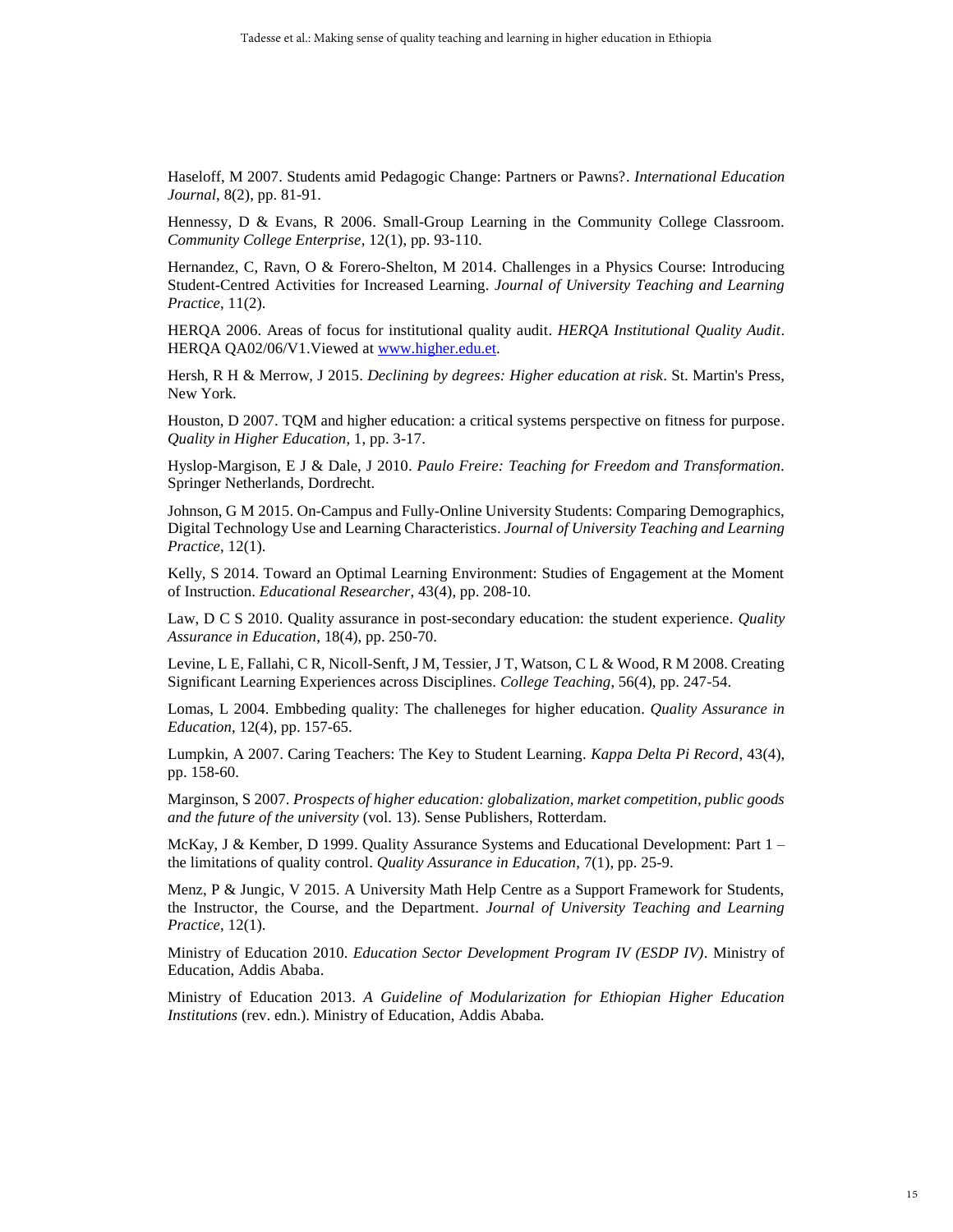<span id="page-17-2"></span>Ministry of Education 2015a. *Education Sector Development Program V (ESDP V) 2015/16- 2019/20 G.C*. Minstry of Education, Addis Ababa.

<span id="page-17-3"></span>Ministry of Education 2015b. *Education Statistics Annual Abstract 2006 E.C (2013/2014)*, Education Management Information System (EMIS) and ICT Directorate. Viewed October 9, 2016 at www.moe.gov.et.

<span id="page-17-11"></span>Moges, A 2010. Active learning approaches in mathematics education at universities in Oromia. University of South Africa, Pretoria.

<span id="page-17-14"></span>Molla, T 2013. Higher education policy reform in Ethiopia: The representation of the problem of gender inequality. *Higher Education Policy*, 26(2), pp. 193-215.

<span id="page-17-0"></span>Newton, J 2000. Feeding the Beast or Improving Quality? Academics' perceptions of quality assurance and quality monitoring. *Quality in Higher Education*, 6(2), pp. 153-62.

<span id="page-17-12"></span>Nicholl, B, Flutter, J A, Hosking, I M & Clarkson, P 2013. Transforming practice in Design and Technology: evidence from a classroom-based research study of students' responses to an intervention on inclusive design. *Curriculum Journal*, 24(1), pp. 86-102.

<span id="page-17-6"></span>Piper, B 2009. Student-centered pedagogy's causal mechanisms: An explanatory mixed methods analysis of the impact of in-service teacher professional development in Ethiopia. PhD thesis, Harvard University, Cambridge, MA.

<span id="page-17-13"></span>Pundak, D & Rozner, S 2008. Empowering Engineering College Staff to Adopt Active Learning Methods. *Journal of Science Education and Technology*, 17(2), pp. 152-63.

<span id="page-17-7"></span>Rieckmann, M 2012. Future-oriented higher education: Which key competencies should be fostered through university teaching and learning?. *Futures*, 44(2), pp. 127-35.

<span id="page-17-10"></span>Rodríguez-Gómez, G & Ibarra-Sáiz, M S 2015. Assessment as Learning and empowerment: towards sustainable learning in higher education. In Peris-Ortiz, M & Merigo Lindahl, J M (eds.), *Sustainable Learning in Higher Education*. Springer, pp. 1-20.

<span id="page-17-9"></span>Russell, B & Slater, G R L 2011. Factors that Encourage Student Engagement: Insights from a Case Study of "First Time" Students in a New Zealand University. *Journal of University Teaching and Learning Practice*, 8(1).

<span id="page-17-15"></span>Schweisfurth, M 2011. Learner-centred education in developing country contexts: From solution to problem? *International Journal of Educational Development*, 31(5), pp. 419-26.

<span id="page-17-4"></span>Semela, T 2011. Breakneck Expansion and Quality Assurance in Ethiopian Higher Education: Ideological Rationales and Economic Impediments. *Higher Education Policy*, 24(3), pp. 399-425.

<span id="page-17-16"></span>Sharan, Y 2010. Cooperative Learning for Academic and Social Gains: valued pedagogy, problematic practice. *European Journal of Education*, 45(2), pp. 300-13.

<span id="page-17-5"></span>Smith, K, Sheppard, S, Johnson, D & Johnson, R 2005. Pedagogies of engagement: Classroombased practices. *Journal of Engineering Education*, 94(1), pp. 87-101.

<span id="page-17-8"></span>Spronken-Smith, R, Bond, C, McLean, A, Frielick, S, Smith, N, Jenkins, M & Marshall, S 2015. Evaluating engagement with graduate outcomes across higher education institutions in Aotearoa/New Zealand. *Higher Education Research & Development*, 34(5), pp. 1014-17.

<span id="page-17-1"></span>Stensaker, B 2008. Outcomes of Quality assurance: A discussion of knowledge, methodology and validity. *Quality in Higher Education*, 14(1), pp. 5-13.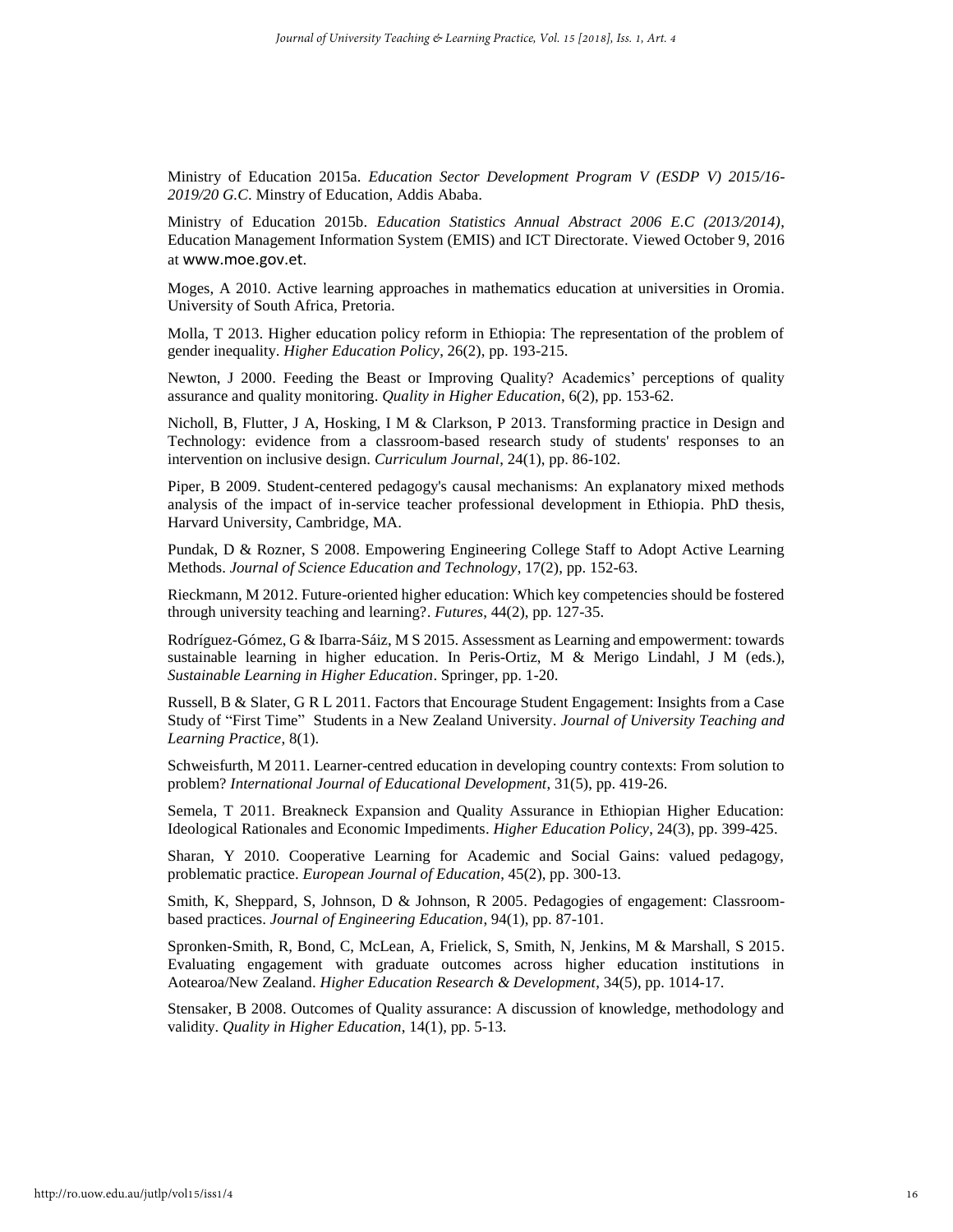<span id="page-18-3"></span>Tadesse, T 2015. Quality Assurance in Higher Education in Ethiopia: Boon or Bandwagon in Light of Quality Improvement? *Journal of Higher Education in Africa*, 12(2), pp. 131-57.

<span id="page-18-8"></span>Tadesse, T & Gillies, R 2015. Nurturing Cooperative Learning Pedagogies in Higher Education Classrooms: Evidence of Instructional Reform and Potential Challenges. *Current Issues in Education*, 18(2), pp. 1-18.

<span id="page-18-9"></span>Tadesse, T & Melese, W 2016. The Prevailing Practices and Challenges of Curriculum Reform in Ethiopian Higher Education: Views and Responses from Within. *Australian Journal of Teacher Education*, 41(10), pp. 87-106.

<span id="page-18-6"></span>Tadesse, T, Mengistu, S & Gorfu, Y 2016. Using research-based evaluation to inform changes in the development of undergraduate sports science education in Ethiopia. *Journal of Hospitality, Leisure, Sport & Tourism Education*, 18, pp. 42-50.

<span id="page-18-1"></span>Teshome, T & Kebede, K 2010. *Quality assurance for enhancement of higher education in Ethiopia: challenges faced and lessons learned.* Center for International Cooperation, Vrije Universiteit, Amsterdam.

<span id="page-18-0"></span>Ulrich, W 2001. The quest for competence in a systemic research and practice. *System Research and Behavioural Science* 18, pp. 3-28.

<span id="page-18-10"></span>Woldie, W 2013. Capacity Development in Higher Education: New Public Universities in Ethiopia. Working Papers 2013/24, Maastricht School of Management, Maastricht.

<span id="page-18-7"></span>Yigzaw, T, Ayalew, F, Kim, Y-M, Gelagay, M, Dejene, D, Gibson, H, Teshome, A, Broerse, J & Stekelenburg, J 2015. How well does pre-service education prepare midwives for practice: competence assessment of midwifery students at the point of graduation in Ethiopia. *BMC Medical Education*, 15(1), p. 130.

<span id="page-18-5"></span>Yin, R 2003. *Case study research: Design and methods* (3rd edn). Sage, Thousand Oaks.

<span id="page-18-2"></span>Yizengaw, T 2007. *The Ethiopian Higher Education: Creating Space for Reform*. St Mary's UC Press, Addis Ababa.

<span id="page-18-4"></span>Zerihun, Z, Beishuizen, J & Van Os, W 2012. Student learning experience as indicator of teaching quality. *Educational Assessment, Evaluation and Accountability*, 24(2), pp. 99-111.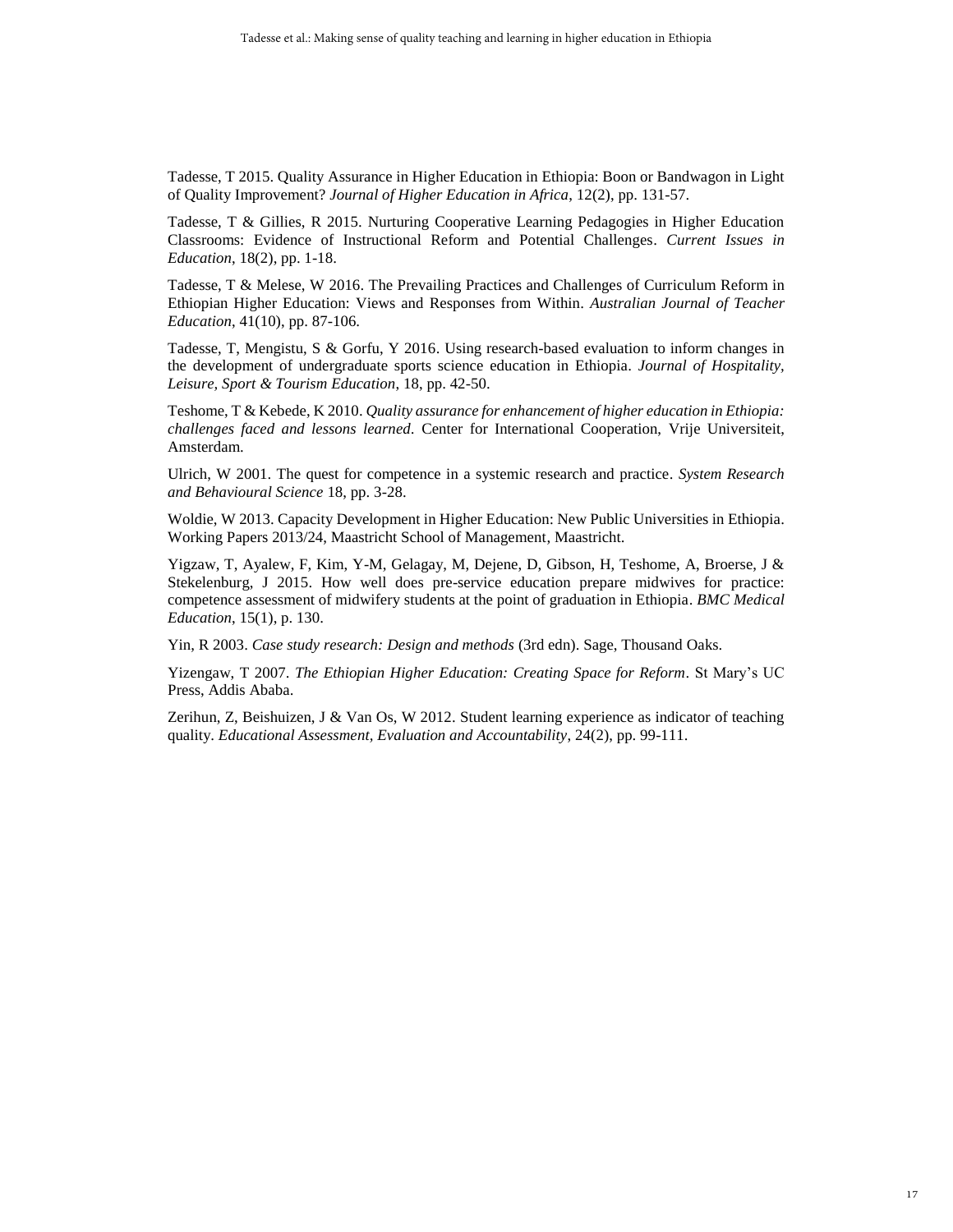|                                    | <b>Respondents</b>                                                                                                                                                                                                        |                                                                                                                                                              |                                                                                                                                                              |                                                                                                                                                               |  |  |
|------------------------------------|---------------------------------------------------------------------------------------------------------------------------------------------------------------------------------------------------------------------------|--------------------------------------------------------------------------------------------------------------------------------------------------------------|--------------------------------------------------------------------------------------------------------------------------------------------------------------|---------------------------------------------------------------------------------------------------------------------------------------------------------------|--|--|
| <b>Issue</b>                       | Students (S)                                                                                                                                                                                                              | Teachers (T)                                                                                                                                                 | Senior<br>Managers<br>(SM)                                                                                                                                   | Quality<br>Education<br>Expert (EQE)                                                                                                                          |  |  |
| <b>Desired quality</b><br>teaching | Student-centred, teachers<br>playing the role of<br>facilitators.<br>Facilitating students<br>learning, for example,<br>give guidelines, and<br>show them (students) the                                                  | Student-centred.<br>teachers playing the<br>role of facilitators.                                                                                            | Student-centred.<br>teachers playing the<br>role of facilitators.                                                                                            | Student-centred.<br>teachers playing the<br>role of facilitators,<br>alignment between<br>the curricular<br>components                                        |  |  |
|                                    | direction.                                                                                                                                                                                                                |                                                                                                                                                              |                                                                                                                                                              |                                                                                                                                                               |  |  |
| <b>Actual quality</b><br>teaching  | Predominantly teacher-<br>centred.                                                                                                                                                                                        | Predominantly<br>teacher-centred.                                                                                                                            | Predominantly<br>teacher-centred.                                                                                                                            | Predominantly<br>teacher-centred,<br>misaligned, limited<br>to the cognitive<br>aspect, especially<br>rote memory,<br>Bombarding students<br>with information |  |  |
| <b>Desired quality</b><br>learning | Independent learning to<br>produce competent<br>graduates.                                                                                                                                                                | Students actively<br>involved.<br>Positive learning<br>experiences lead to<br>mastery learning.                                                              | Students actively<br>involved and learning<br>independently.<br>Positive learning<br>experiences lead to<br>mastery learning.<br>Practice-based<br>learning. | Students active<br>involvement<br>Positive learning<br>experiences leading<br>to mastery learning                                                             |  |  |
| <b>Actual quality</b><br>learning  | A mix of both superficial<br>and exam-oriented<br>learning; for example,<br>mostly listening to<br>lectures, writing notes<br>and studying in the<br>library or with peers.<br>A mix of engaging and<br>mastery learning. | A mix of both<br>superficial and exam-<br>oriented learning.                                                                                                 | A mix of superficial,<br>exam-oriented and<br>theoretical learning.<br>Students' academic<br>background and<br>preparedness<br>inadequate.                   | A mix of both<br>superficial and exam-<br>oriented learning,<br>predominantly<br>rehearsing lecture<br>notes and reading<br>when exam<br>approaches,          |  |  |
| <b>Positive factors</b>            | Quality teaching<br>characterised by<br>encouragement and<br>support for students'<br>learning.                                                                                                                           | Independent learning.                                                                                                                                        | The presence of<br>guidelines at the<br>department and<br>college levels.<br>Better continuous<br>assessment after<br>adopting this<br>guideline.            | The presence of<br>guidelines at the<br>department and<br>college levels.                                                                                     |  |  |
| <b>Negative factors</b>            | Teacher- and institution-<br>related factors: for<br>example, blaming the<br>teacher for perceived<br>inadequacies. The<br>institution places less<br>emphasis on quality.                                                | Student- and<br>institution-related<br>factors (blaming the<br>student or the<br>institution for<br>perceived<br>inadequacies). For<br>example, students can | A mix of factors.                                                                                                                                            | A mix of factors,<br>assessment is<br>shallow, in a sense<br>that it does not<br>promote students<br>critical thinking and<br>problem solving<br>skills.      |  |  |

## Appendix 1. Views and Perspectives of the Participant Groups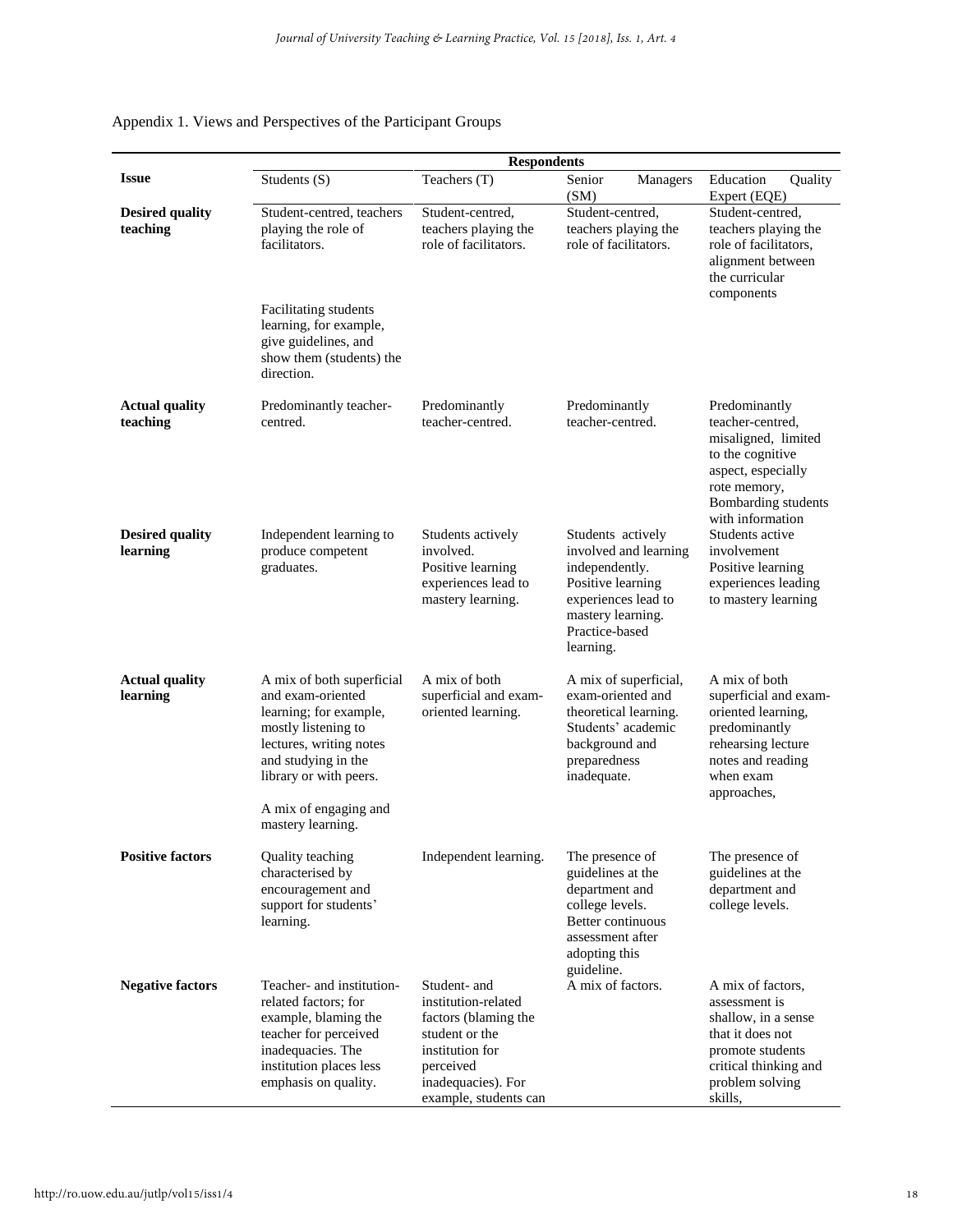|                             | Provision of constructive<br>feedback is consistently<br>neglected.                                                                                                                                                                                                                                                                                                                                                                                                                                                                                                                                                                                                                                                                  | be characterised as<br>passive listeners, and<br>accustomed to<br>cheating in exams and<br>on assignments.            |                                                                                                                                                                                 |                                                                                                                                                                                                                                                    |
|-----------------------------|--------------------------------------------------------------------------------------------------------------------------------------------------------------------------------------------------------------------------------------------------------------------------------------------------------------------------------------------------------------------------------------------------------------------------------------------------------------------------------------------------------------------------------------------------------------------------------------------------------------------------------------------------------------------------------------------------------------------------------------|-----------------------------------------------------------------------------------------------------------------------|---------------------------------------------------------------------------------------------------------------------------------------------------------------------------------|----------------------------------------------------------------------------------------------------------------------------------------------------------------------------------------------------------------------------------------------------|
| Implementation<br>challenge | Constrained by depleted<br>resources.<br>Teachers' lack of<br>accountability; for<br>example, some teachers<br>do not cover the course<br>contents as specified in<br>the syllabus, and give<br>disorganised and<br>inadequate lectures.<br>- Misuse of continuous<br>assessment, such as<br>downloading materials<br>from the internet to use<br>as hand-outs for a<br>reading assignment or<br>giving exams<br>downloaded from the<br>internet.<br>Giving excessively<br>demanding exams.<br>Teachers' biases,<br>particularly in marking<br>and scoring.<br>Teachers are<br>unapproachable and<br>brusque, and do not<br>provide feedback for<br>their students.<br>The learning objectives<br>and assessments are<br>misaligned. | Constrained by<br>depleted resources.                                                                                 | Constrained by<br>depleted resources.<br>Lack of<br>accountability from<br>both students and<br>teachers.                                                                       | Constrained by<br>depleted resources,<br>Teachers' lack of<br>accountability, for<br>example,<br>Often manage<br>courses with make-<br>up classes,<br>Teachers lack of<br>pedagogical skills,<br>for example, misuse<br>of small group<br>learning |
| Good practice               | Some teachers offer<br>effective encouragement<br>and support.<br>Some contexts provide a<br>community-based<br>education experience.                                                                                                                                                                                                                                                                                                                                                                                                                                                                                                                                                                                                |                                                                                                                       | New reform<br>initiatives and the<br>establishment of<br>guidelines for reform;<br>for example,<br>continuous<br>assessment.<br>Establishing smart<br>classes.<br>Tracer study. | New reform<br>initiatives, the<br>establishment of<br>guidelines for reform.<br>Conducting annual<br>review on a regular<br>basis,<br>Tracer study<br>First-day-first-class                                                                        |
| <b>Negative outcomes</b>    | Poor student<br>engagement.<br>Poor scores on exams for<br>most students.<br>Dissatisfaction with the<br>practice of continuous<br>assessment.                                                                                                                                                                                                                                                                                                                                                                                                                                                                                                                                                                                       | Dissatisfaction with<br>the practice of<br>continuous<br>assessment.<br>Lack of interest in<br>new reform initiatives | First-day-first-class.<br>Superficial learning,<br>or disengagement.<br>Poor academic<br>performance.                                                                           | Superficial learning,<br>or Time on task was<br>minimal,<br>teaching and learning<br>is limited to the<br>cognitive aspect,                                                                                                                        |